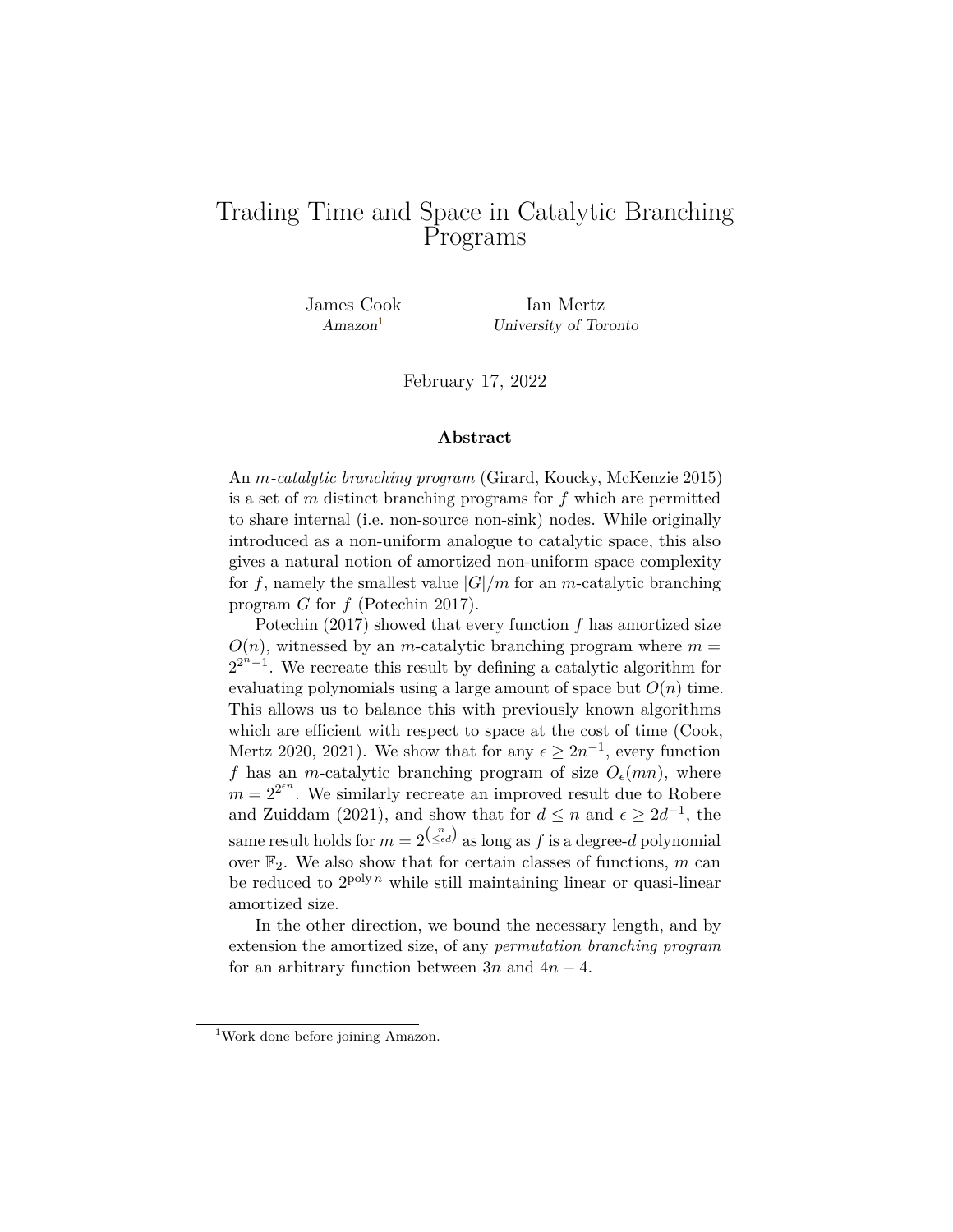## **1 Introduction**

In computational complexity, there is often a focus on analyzing the *worstcase* scenario for a given computation model *C* and a given function *f*, but there are other natural cases to consider. One such case is *amortized* computation, where our *C* algorithm computes many copies of *f* in such a way that the average cost per copy may be much less than the worst-case cost of computing *f* a single time.

Amortized analysis has typically been used in the context of (timebounded) Turing Machines, but studying the amortized complexity of syntactic—and in particular non-uniform—computation models goes back just as far, such as Uhlig's results on circuits computing *f* on *m* different inputs. The study of amortized analysis for *branching programs*, a model corresponding to non-uniform space-bounded complexity, was initiated by Potechin [\[Pot17\]](#page-32-0) and later standardized by Robere and Zuiddam [\[RZ21\]](#page-32-1) for branching programs and other syntactic models.

The amortized model was introduced by [\[GKM15\]](#page-32-2) in a different context, namely as a non-uniform version of *catalytic space*, originally introduced in the uniform setting by Buhrman et al.  $[BCK^+14]$  $[BCK^+14]$  as a new type of spacebounded complexity class. In a catalytic Turing Machine, there are four tapes: as in a traditional space-bounded Turing Machine there is a read-only input tape of length  $n$ , a write-only output tape of length 1, and a read-write work tape of length *s*(*n*), but additionally we have a read-write *catalytic tape* of length  $2^{O(s(n))}$ . Ordinarily a tape of this length would allow us to capture *SPACE*( $2^{O(s(n))}$ ) rather than *SPACE*( $s(n)$ ), but the catalytic tape comes with a catch: the entire tape is initialized to an arbitrary string *τ* , and at the end of the computation it must contain that same string *τ* . Since the algorithm must work for every string *τ* (so, for example, *τ* cannot be compressed), it seems as if we should get no additional power over  $SPACE(s(n))$ . Buhrman et al. defied this intuition, showing that when  $s(n) = O(\log n)$ , the catalytic tape allows us to compute any function in  $TC^1$ , a class which as far as we know is larger even than  $NL = NSPACE(s(n))$ .

Going to the non-uniform setting, an *m*-catalytic branching program for *f* [\[GKM15\]](#page-32-2) is defined as having *m* start nodes, *m* 1-end nodes, and *m* 0-end nodes, where if we restrict to any particular start node we get an ordinary branching program for *f* with a single start, 1-end, and 0-end node, all of which are distinct for each different choice of the start node. To see the connection to catalytic space, we can think of each start node as corresponding to a different setting of a log *m*-length catalytic tape, where the "restoration" of the catalytic tape is captured by the fact that the two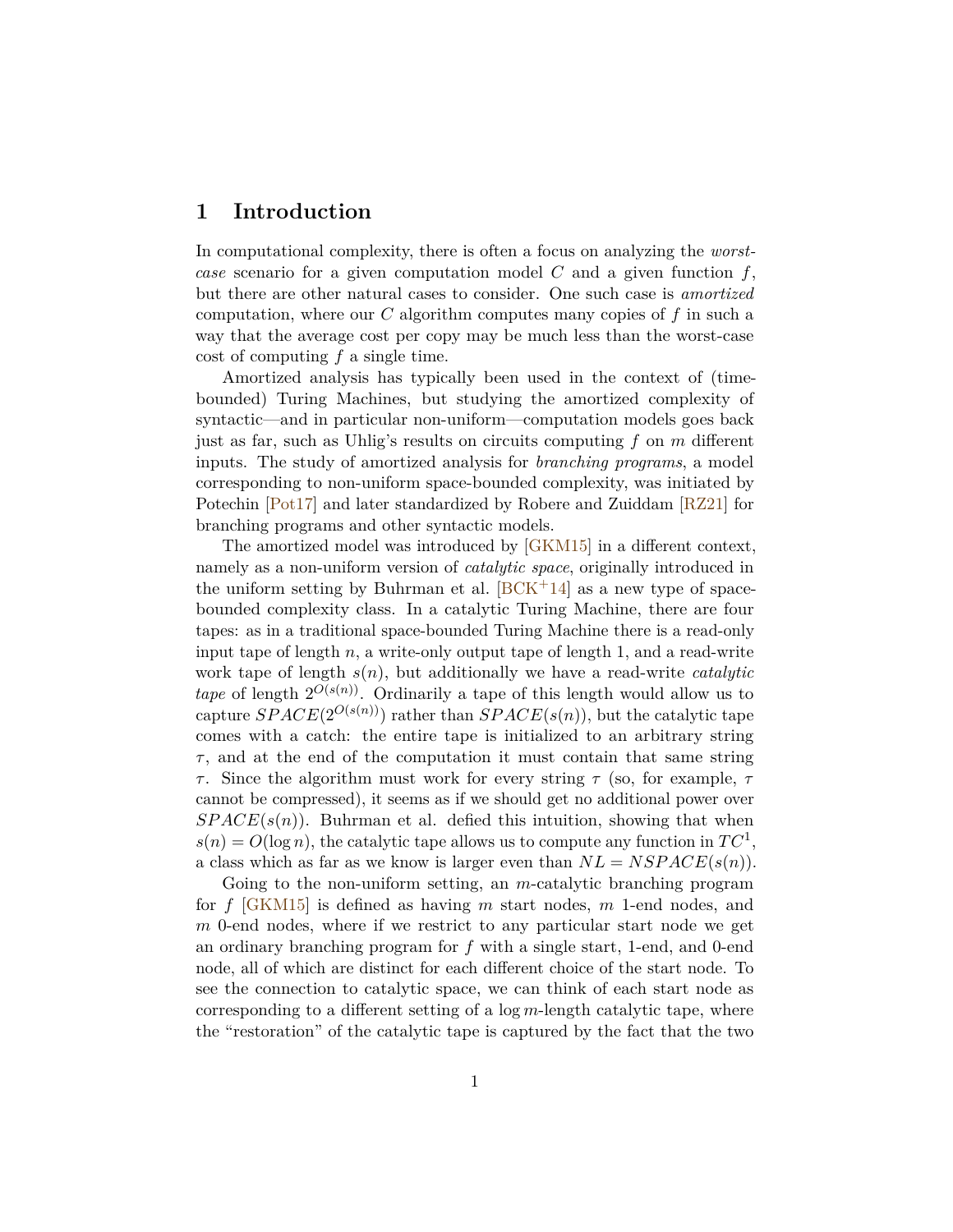end nodes corresponding to any start node are unique to that start node. After defining this model and showing multiple results extending the uniform arguments in  $[BCK^+14]$  $[BCK^+14]$ , Girard, Koucký, and McKenzie  $[GKM15]$  left open the question of how large of an *m*-catalytic branching program is required to compute an *arbitrary* function *f*.

As observed by Potechin [\[Pot17\]](#page-32-0), this definition is also a natural interpretation of branching programs in the amortized world, as our *m*-catalytic branching program can be thought of as computing the function *f m* times. Thus in approaching the question left open by [\[GKM15\]](#page-32-2), they also settled the question of the amortized space required for an arbitrary function *f*; they showed that *every* function *f* has an *m*-catalytic branching program of size  $O(mn)$ , or in other words amortized size  $O(n)$ . The only catch is that the number of copies is doubly exponential; specifically, there exists a (layered) *m*-catalytic branching program of width 2*m* and length 4*n*, where  $m = 2^{2^{n}-1}$ . The branching program also has the nice property of reading each input variable exactly 4 times, and thus this also has implications for *read-k branching programs* for  $k = O(1)$ .

In terms of amortized size, the result of [\[Pot17\]](#page-32-0) is clearly optimal up to constant factors, and so following [\[GKM15\]](#page-32-2) the central open question they posed is to understand whether or not *m* can be improved while maintaining linear amortized size, and what the implications of this result may be. Taking up this challenge, Robere and Zuiddam [\[RZ21\]](#page-32-1) showed that any function *f* can be computed by an *m*-catalytic branching program with the same parameters as  $[Pot17]$  even when  $m = 2^{\binom{n}{\leq d}-1}$ , where *d* is the degree of  $f$  as an  $\mathbb{F}_2$  polynomial. Unfortunately this doesn't allow us to go beyond [\[Pot17\]](#page-32-0) for most functions, but it provides a much sharper analysis for many functions that still appear quite difficult. The proof uses properties of  $\mathbb{F}_2$ polynomials under permutations of the input variables.

#### **1.1 Our results**

While the *m*-catalytic branching programs of [\[Pot17,](#page-32-0) [RZ21\]](#page-32-1) can be viewed as catalytic algorithms by definition, our initial aim is to restate these algorithms using the basic catalytic tools derived in  $[BCK^+14]$  $[BCK^+14]$  and follow-up works. In particular we reprove their results using the natural non-uniform variant of *register programs*, which were defined by Ben-Or and Cleve [\[BoC92\]](#page-32-4) as space-bounded machines for computing simple arithmetic operations and were also the model used in  $[BCK^+14]$  $[BCK^+14]$  for their results. Our non-uniform register program follows by extending previous work on catalytic algorithms for the *tree evaluation problem* [\[CM20,](#page-32-5) [CM21\]](#page-32-6), by adapting their register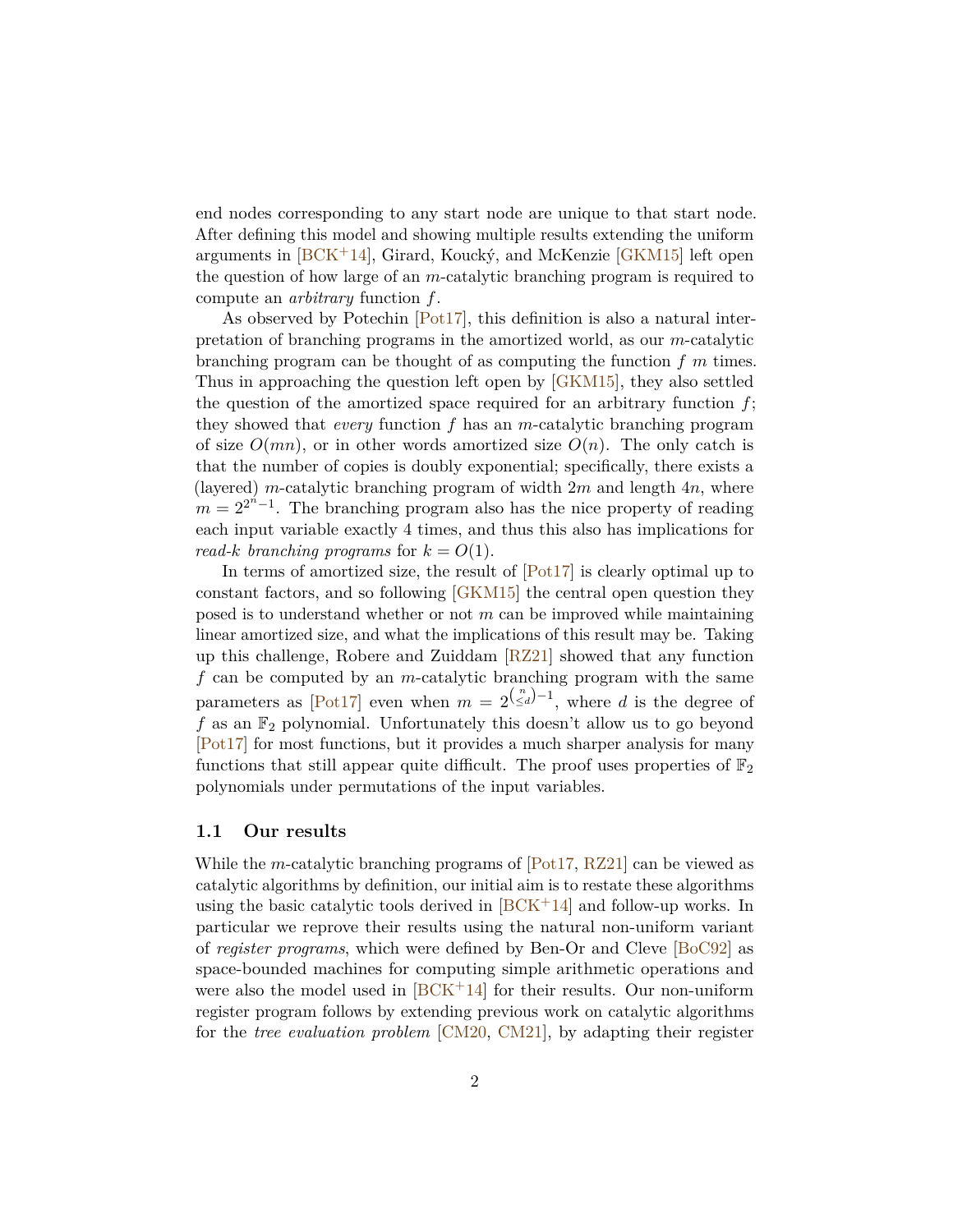program to optimize time rather than space.

More importantly, as a result of this connection, we can also exploit a trade-off between space and time—here corresponding to *m* and length, respectively—in order to strongly break the  $2^{2n-1}$  barrier for arbitrary functions. We show that for any function *f* and any  $\epsilon \geq 2n^{-1}$ , there exists an *m*-catalytic branching program of width  $2m$  and length  $2^{1/\epsilon} \cdot 2\epsilon n$  where  $m = 2^{n + \frac{1}{\epsilon} \cdot 2^{\epsilon n}}$ . Focusing on the case when  $\epsilon = \Omega(1)$ , this gives us a read- $O(1)$ *m*-catalytic branching program with *m* significantly less than  $2^{2^n-1}$ . We also improve on the sharper result of [\[RZ21\]](#page-32-1), by showing that the same result holds with length  $2^{1/\epsilon} \cdot 2n$  and  $m = 2^{n + \frac{1}{\epsilon} {n \choose \le \epsilon d}}$ , again for *d* being the  $\mathbb{F}_2$ degree of *f* and any  $\epsilon \geq 2d^{-1}$ .

As a bonus, this interpretation also allows us to show significant improvements on *m* (while still maintaining linear amortized size) for some functions not covered by  $[RZ21]$ , in particular all functions in  $TC^0$ , the class of functions computable by low-depth threshold circuits of polynomial size. By allowing the amortized size to increase to quasilinear, we can capture the much larger class VP, which is the class of all polynomials computable by poly-size arithmetic circuits.

We also study whether tradeoffs can be made in the other direction, namely whether length 4*n* is optimal for *m*-catalytic branching programs of width  $O(m)$ . We show that a few modifications can bring the length down to  $4n-4$  even for the original parameter  $m=2^{2^n-1}$ . As with the results of [\[Pot17,](#page-32-0) [RZ21\]](#page-32-1) and our improvements, this program is not only layered with optimal width 2*m*, but in fact can be made a *permutation branching program*, meaning that each layer has exactly 2*m* nodes and the transition between layers is restricted to be a permutation. For such restricted programs, we show that for *any m*, even the AND function cannot be computed by permutation programs of length less than  $3n$  once  $n \geq 4$ . This leaves three questions: 1) what, between  $3n$  and  $4n-4$ , is the shortest length of a permutation branching program for an arbitrary function?; 2) can *m* can be improved for programs of length 3*n*—or in general any fixed length?; and 3) can we get any improvements by moving to more general programs?

### <span id="page-3-0"></span>**2 Preliminaries**

We introduce two space-bounded models of computation. Our first model is a variation of *branching programs*, which are the standard syntactic (i.e. non-uniform) notion of space-bounded computation (see  $[CMW^+12]$  $[CMW^+12]$ ).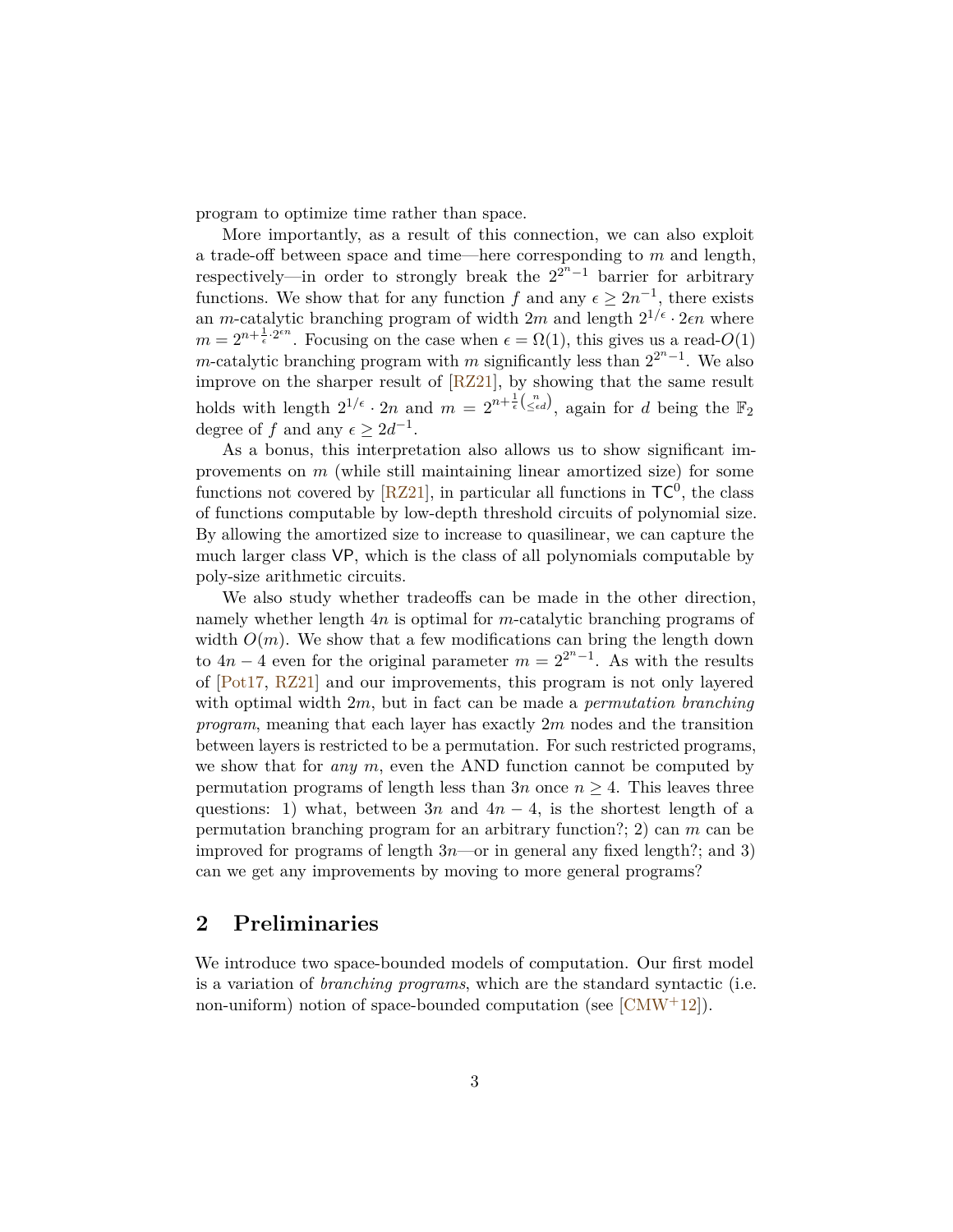**Definition 1** (*m*-catalytic branching program [\[GKM15\]](#page-32-2)). Let  $n \in \mathbb{N}$  and let  $f: \{0,1\}^n \to \{0,1\}$  be an arbitrary function. An *m*-catalytic branching *program* is a directed acyclic graph *G* with the following properties:

- There are *m* source nodes and 2*m* sink nodes.
- Every non-sink node is labeled with an input variable  $x_i$  for  $i \in [n]$ , and has two outgoing edges labeled 0 and 1.
- For every source node  $v$  there is one sink node labeled with  $(v, 0)$  and one sink node labeled with (*v,* 1).

We say that *G* computes *f* if for every  $x \in \{0,1\}^n$  and source node *v*, the path defined by starting at *v* and following the edges labeled by the value of the  $x_i$  labeling each node ends at the sink labeled by  $(v, f(x))$ . The *size* of  $G$  is the number of non-sink nodes<sup>[2](#page-4-0)</sup> in  $G$ .

We also consider *m*-catalytic branching programs with standard restrictions:

- *layered branching programs*: for some  $\ell \in \mathbb{N}$ , there exists a function  $\sigma: G \to [\ell + 1]$  such that for all  $u \in G$ , the outgoing edges of *u* go to nodes *v*, *w* such that  $\sigma(v) = \sigma(w) = \sigma(u) + 1$ ; we call the set of nodes  $\{v \in \sigma^{-1}(j)\}\$  the *j*th *layer*. Furthermore for each  $j \in [\ell]$  there exists an input variable  $x_{j_i}$  which is the variable labeling every  $v \in \sigma^{-1}(j)$ .<sup>[3](#page-4-1)</sup> The *width* of *G* is  $\max_{j \in [\ell]} |\sigma^{-1}(j)|$  and the *length* of *G* is  $\ell$ . Note that the size of *G* is at most the product of the length and width of *G*.
- *read-k branching programs*: for any start node *v* and any input *x*, each variable  $x_i$  is read at most  $k$  times during the computation starting at *v*. We note that for layered branching programs, this corresponds to each variable *x<sup>j</sup>* labeling at most *k* layers.
- *permutation branching programs*: consider a layered branching program of width 2*m* with 2*m* source nodes  $S = \{s_1 \dots s_{2m}\}\$ and 2*m* sink nodes  $T = \{t_1 \dots t_{2m}\}\$ , and let  $P(x): [2m] \to [2m]$  be the function such that  $P(x)(i) = i'$  where the computation path starting from  $s_i$  on input *x*

<span id="page-4-0"></span><sup>&</sup>lt;sup>2</sup>This is somewhat non-standard, but when talking about layered branching programs this simplifies things by defining the length as the number of times we read variables, which will in turn be connected to the number of instructions in our register program model. This choice does not affect the asymptotics of any results.

<span id="page-4-1"></span><sup>&</sup>lt;sup>3</sup>By construction layer  $\ell + 1$  will contain exactly the sink nodes of *G*. See the previous footnote for an explanation of this somewhat non-standard convention.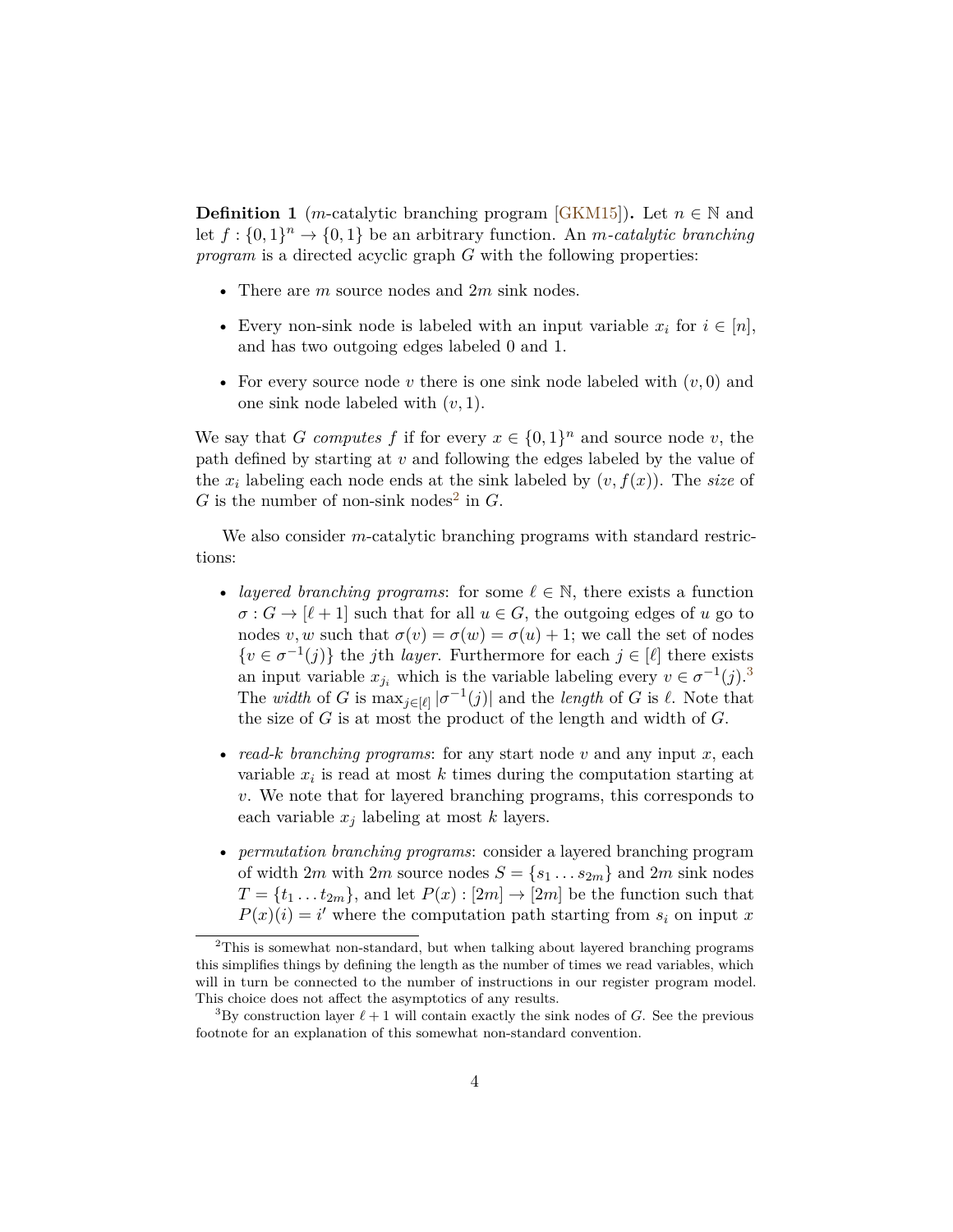

<span id="page-5-0"></span>Figure 1: The computation of an *m*-catalytic branching program starting at source node *i* ends at sink node  $(i, 0)$  if  $f(x) = 0$  (left) or  $(i, 1)$  if  $f(x) = 1$ (right). In these diagrams,  $m = 4$ .

goes to  $t_{i'}$ . Then there exists a permutation  $\sigma^* : [2m] \to [2m]$  such that  $P(x)$  is the identity function when  $f(x) = 0$  and  $P(x) = \sigma^*$  when  $f(x) = 1$ . This is not an *m*-catalytic branching program in the strict sense, and we will address this model more precisely in Section [4.](#page-21-0)

Our second model comes from a line of work starting with [\[BoC92\]](#page-32-4), more recently fleshed out in  $[BCK^+14]$  $[BCK^+14]$  and used in many follow-up works on catalytic computation [\[CM20,](#page-32-5) [CM21\]](#page-32-6).

<span id="page-5-1"></span>**Definition 2** (Transparent register program). Let R be a ring and  $f \in$  $\{0,1\}^n \rightarrow \{0,1\}$  a function. A *register program* P is defined by a set of registers  $S = \{R_1 \dots R_s, R^{\text{out}}\}$ , each storing a value in  $\mathcal{R}$ , plus an ordered list of *t* instructions where for every  $j \in [t]$  the *j*th instruction is  $R \leftarrow$  $R+p_j(x_i, \mathcal{S}\setminus\{R\})$  for some  $i\in[n], R\in\mathcal{S}$ , and polynomial  $p_j\in\mathcal{R}[x, y_0\ldots y_s].$ 

We say that *P* computes *f* if for every  $x \in \{0,1\}^n$ , after initializing  $R = 0$ for all registers *R* and then executing all instructions in order, the value stored in  $R^{\text{out}}$  is  $f(x)$ . We say that *P transparently* computes f if instead of initializing all  $R$  to 0, each  $R$  begins in an arbitrary initial state  $\tau_i$ , and at the end of the program we have  $R^{\text{out}} = \tau^{\text{out}} + f(x)$  and  $R_i = \tau_i$  for all *i*. The *size* of *P* is the number of registers  $s + 1$  and the *time* of *P* is the number of instructions *t*.

We use register programs as an abstraction for understanding *m*-catalytic branching programs, which will be the model our main results will refer to. The two models are connected through the following observation (see Figure [2](#page-7-0) for an example of our construction).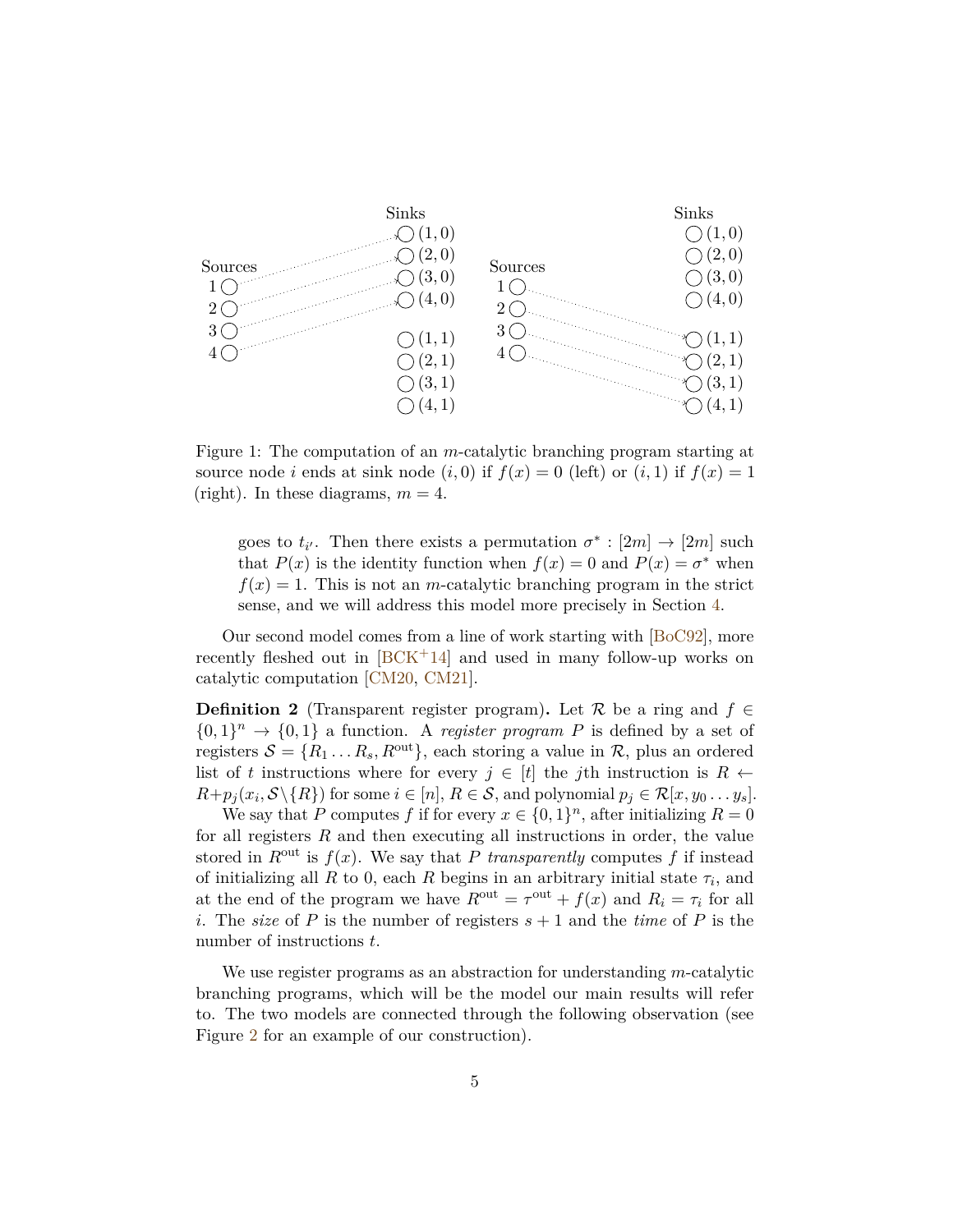<span id="page-6-0"></span>**Observation 1.** Let  $f_n: \{0,1\}^n \to \{0,1\}$  be a family of functions and let  $P_n$ *be a family of register programs over a family of rings*  $\mathcal{R}_n$  *with size*  $s(n) + 1$ *and time*  $t(n)$  *each transparently computing*  $f_n$ *. Then*  $f_n$  *can be computed by a family of m-catalytic branching programs of width*  $\mathcal{R}_n|m$  *and length*  $t(n)$ *, where*  $m = |\mathcal{R}_n|^{s(n)}$ .

*Proof.* We will define a branching program with width  $|\mathcal{R}_n|^{s(n)+1}$  and length  $t(n)$ . Each layer will represent a stage in the register program and each node in a layer will represent a setting to the registers at that time. Since each register program step only requires us to read one input variable, at layer *k* we query the variable associated with step *k* in the register program and create edges from each node in layer  $k$  to the nodes at layer  $k+1$  representing the state of our memory after the step has completed. We label each input node as  $\tau$  for some distinct initial configuration  $\tau = (\tau_1 \dots \tau_{s(n)})$  to all registers except  $R^{\text{out}}$ , and we treat  $R^{\text{out}}$  as being initialized to 0. Then by the fact that *P* transparently computes *f*, starting at node  $\tau$  we are guaranteed to reach a node  $(\tau, f(x))$ . Since in each layer we have a node for every setting of the  $s(n) + 1$  registers, the width of our branching program is  $|\mathcal{R}_n|^{s(n)+1}$ , and since each non-output layer corresponds to a unique instruction from our register program, the length of our branching program is *t*(*n*). П

**Note 2.1.** In our computation we often include instructions of the form  $R \leftarrow R + p_i(\mathcal{R}/\{R\})$ , i.e. instructions that do not require reading a variable *xi* . By observing the above proof, it is clear that such instructions do not add any length to the branching program, as they can be computed at the same time as an adjacent instruction.

## **3 Saving Space**

In this section we show that every function can be computed by an *m*catalytic branching program with size  $O(mn)$  for  $m \ll 2^{2n-1}$  (improving on [\[Pot17\]](#page-32-0)) and  $m \ll 2^{(\frac{n}{\leq d})-1}$  (improving on [\[RZ21\]](#page-32-1)). We present our algorithm in three steps:

• In Section [3.1](#page-8-0) we show a simpler version of our algorithm which is sufficient to reproduce—with a negligible loss in parameters—Potechin's result [\[Pot17\]](#page-32-0) that any function can be computed with a linear-amortizedsize *m*-catalytic branching program. Our program has length 4*n* and width  $2m$ , where  $m = 2^{2n + n}$ .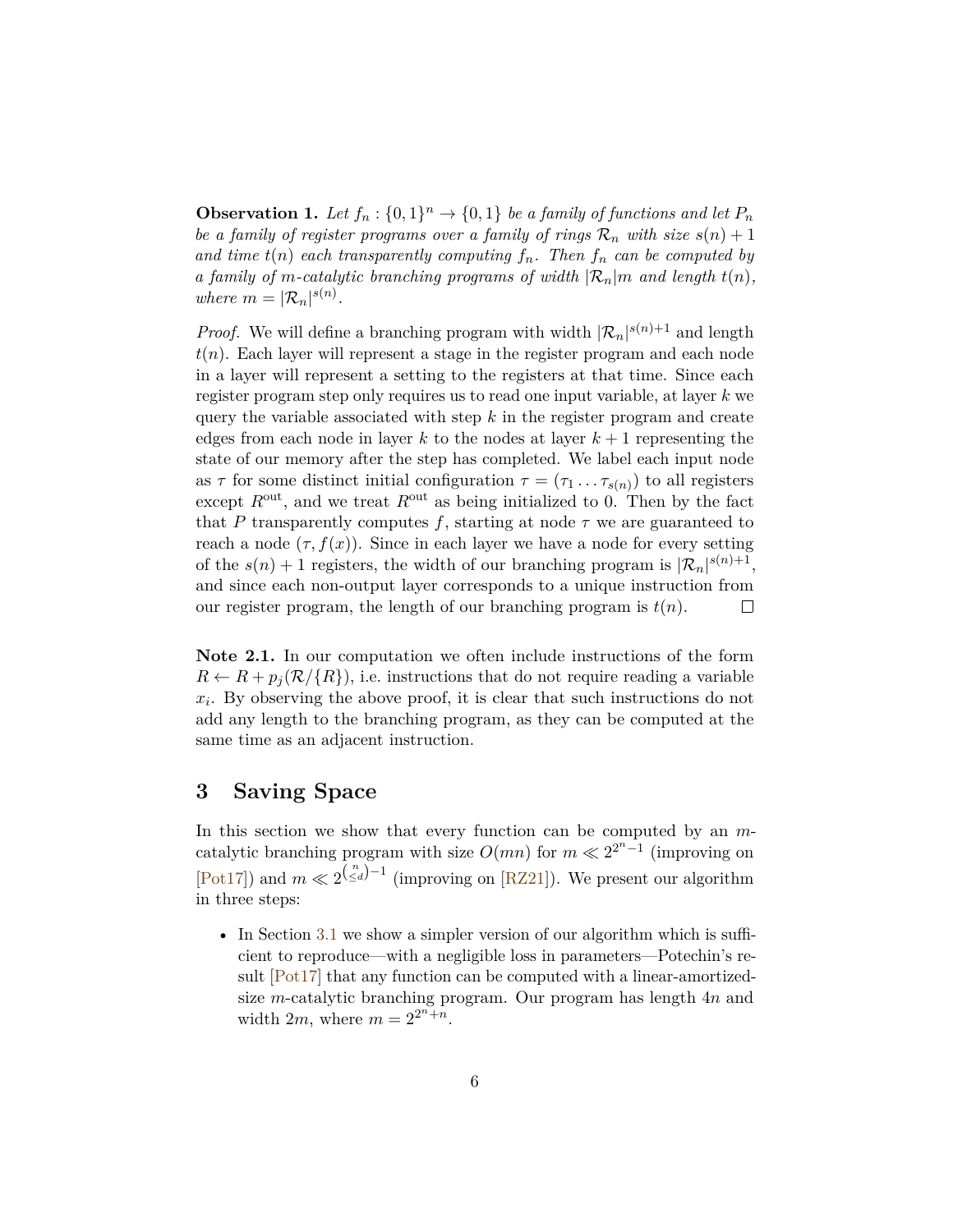

<span id="page-7-0"></span>Figure 2: A transparent register program computing  $AND(x_1, x_2)$ , and its realization as a 2-catalytic branching program using Observation [1.](#page-6-0) Each node is annotated (above, in boxes) with the register values it stores, and each non-sink node is labelled (inside the circle) with the input to be read. Dashed lines are transitions taken when that input is zero, and solid lines are taken when the input is one. Finally, the source nodes are assigned the numbers 1 and 2 (since  $m = 2$ ), and the sink nodes are assigned pairs of numbers, so that like in the more abstract Figure [1,](#page-5-0) a computation starting at source node *v* will end at end at sink node  $(v, f(x))$ . Note that nodes/edges that appear in gray are unreachable from the start states and thus would not appear in the final branching program; they appear only for reference as to how the register program translates to a branching program.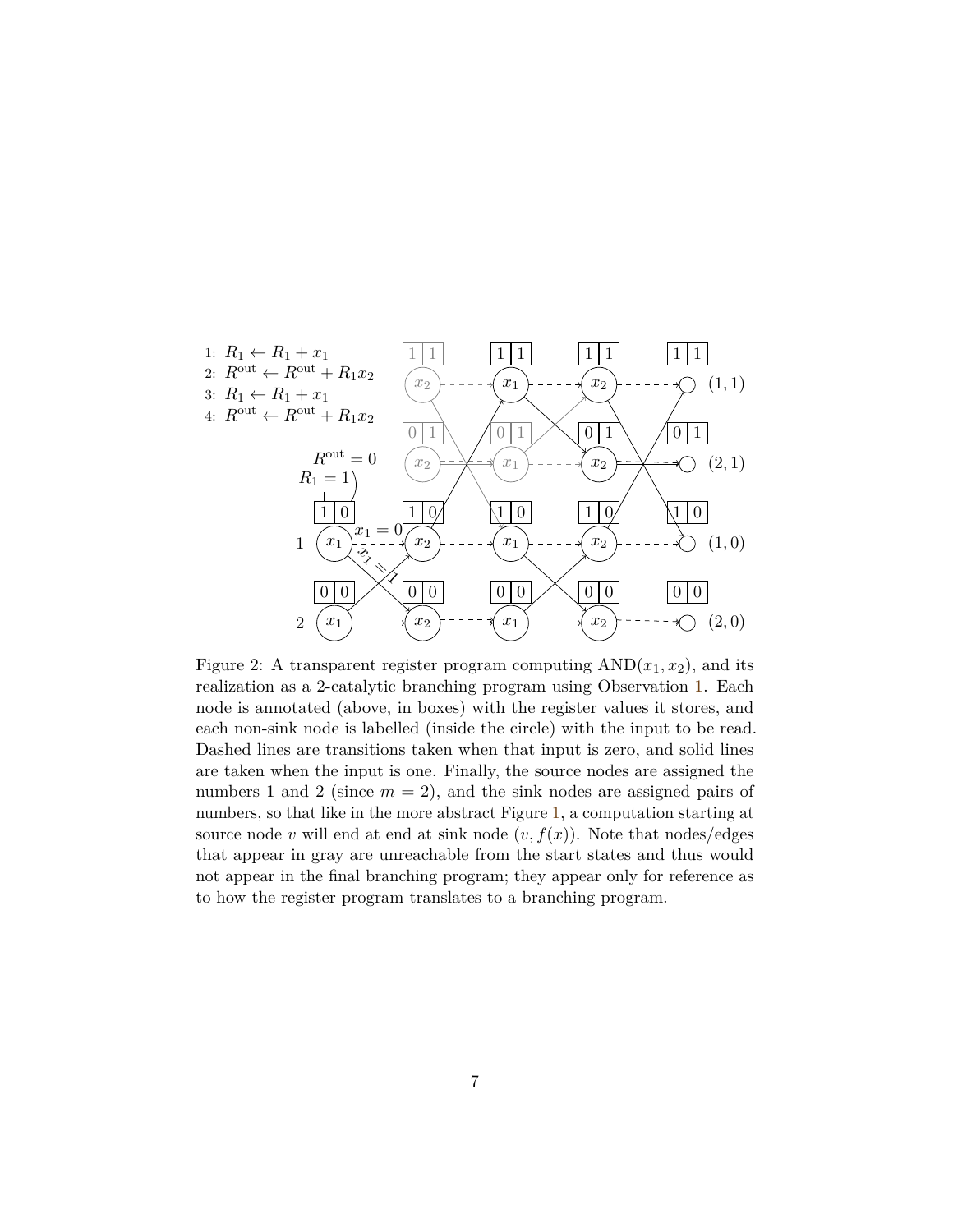- In Section [3.2](#page-10-0) we show how to trade off between *m* and amortized size, yielding for every  $k \in [d]$  an *m*-catalytic branching program of length  $2^k \cdot 4[n/k]$  and width 2*m*, where  $m = 2^{k \cdot 2^{[n/k]} + n}$ .
- In Section [3.3](#page-14-0) we show a simple modification of our first algorithm which reproduces—again with a negligible loss—the result of Robere and Zuiddam [\[RZ21\]](#page-32-1) that *m* can be made as small as  $2^{(\binom{n}{\leq d}-1)}$ , where *d* is the degree of  $f$  as an  $\mathbb{F}_2$  polynomial, with no cost to the length. Our program has length 4*n* and width 2*m*, where  $m = 2^{\binom{n}{\leq d}+n}$ . We then show that the tradeoff algorithm gives us an *m*-catalytic branching program of length  $2^k \cdot 2n$  and width  $2m$ , where  $m = 2^{k \cdot (\leq \lceil \frac{n}{d/k} \rceil) + n}$ .

In Sections [3.2–](#page-10-0)[3.3,](#page-14-0) our register programs will all operate over the field of two elements:  $\mathcal{R}_n = \mathbb{F}_2$  for all *n*. In Section [3.4](#page-17-0) we show our results for restricted models using somewhat different techniques over different fields.

#### <span id="page-8-0"></span>**3.1 Basic Algorithm**

In this section, we will prove:

<span id="page-8-2"></span>**Theorem 1.** For any function  $f: \{0, 1\}^n \to \{0, 1\}$  there is an *m*-catalytic *branching program with length* 4*n and width* 2*m that computes f, where*  $m = 2^{n+2^n}$ .

This is proved by Algorithm [1](#page-10-1) below. This nearly reproduces Potechin's Theorem 3.1 [\[Pot17\]](#page-32-0), but with a worse value  $m = 2^{n+2^n}$  instead of  $2^{2^n-1}$ . Nonetheless, we will find it a useful starting point for our algorithm that trades space for time in Section [3.2.](#page-10-0)

*Proof.* We will design a program that uses  $n + 2^n$  work registers plus one output register *R*out, which is sufficient by Observation [1.](#page-6-0) First, we have *n* registers  $R_1^{\text{in}}, \ldots, R_n^{\text{in}}$ , corresponding to the *n* input bits. This correspondence is given by the following subroutine:

1: **procedure** ToggleInput

- 2: **for**  $i = 1, ..., n$  **do**
- 3:  $R_i^{\text{in}} \leftarrow R_i^{\text{in}} + x_i$
- 4: **end for**

<span id="page-8-1"></span><sup>&</sup>lt;sup>4</sup>While the program of  $[RZ21]$  matches or beats  $[Pot17]$  for all *d*, our improved version of  $[RZ21]$  is worse than our improved version of  $[Pot17]$  when  $d = \Omega(n)$  (although still an improvement over the original results of both papers), and thus we state and prove both results separately rather than subsuming our improved version of [\[Pot17\]](#page-32-0).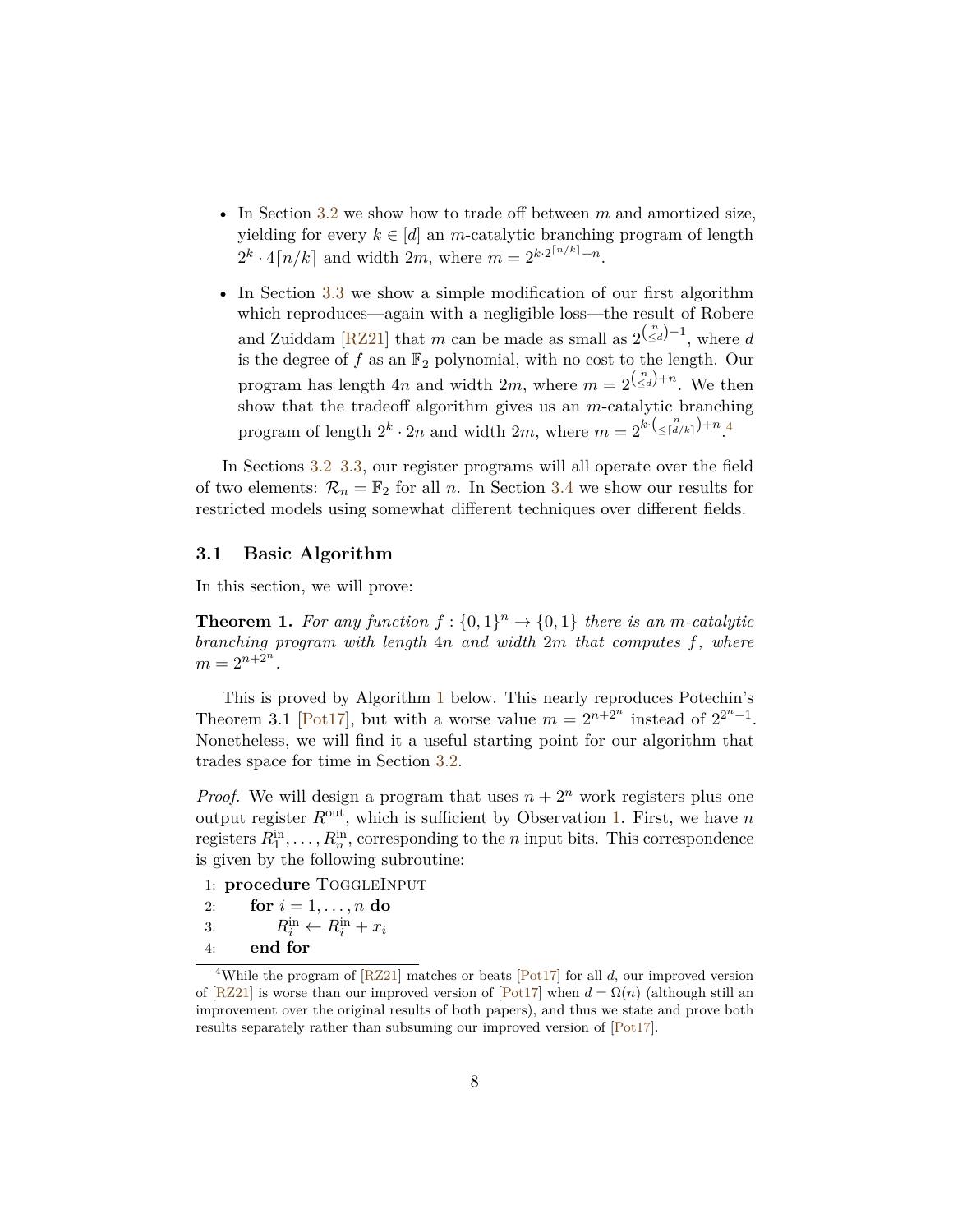### 5: **end procedure**

After TOGGLEINPUT runs, the registers have values  $R_i^{\text{in}} = \tau_i^{\text{in}} + x_i$ , where  $\tau_i^{\text{in}}$ stands for the initial value of  $R_i^{\text{in}}$ . If we run it a second time, the registers are restored to their original values:  $R_i^{\text{in}} = \tau_i^{\text{in}}$ . Since we query all *n* variables once, ToggleInput requires time *n* to run once.

Before defining our other  $2^n$  registers, we introduce an algebraic view of *f*, which will be our main focus. We can view *f* as a multilinear polynomial  $p_f \in \mathbb{F}_2[x_1,\ldots,x_n]$  using basic interpolation:

<span id="page-9-1"></span>**Lemma 2.** For any function  $f : \{0,1\}^n \to \{0,1\}$  there is a multilinear *polynomial*  $p_f \in \mathbb{F}_2[x_1, \ldots, x_n]$  *such that*  $p_f(\vec{x}) = f(\vec{x})$  *for all*  $\vec{x} \in \{0, 1\}^n$ .

*Proof.* For any  $\vec{y} \in \{0, 1\}^n$ , we can algebraically define the indicator function  $[\vec{x} = \vec{y}]$  as  $\prod_{i=1}^{n} (x_i + y_i + 1) \in \mathbb{F}_2[x_1, \dots, x_n]$ . Then we can set

$$
p_f = \sum_{\overrightarrow{y} \in \{0,1\}^n : f(\overrightarrow{y}) = 1} [\overrightarrow{x} = \overrightarrow{y}] \qquad \Box
$$

Now define  $y_i = \tau_i^{\text{in}} + x_i$ ; in other words,  $y_i$  is the value of  $R_i^{\text{in}}$  after running TOGGLEINPUT. Define  $q_f(y_1, ..., y_n, \tau_1^{\text{in}}, ..., \tau_n^{\text{in}}) = p_f(y_1 - \tau_1^{\text{in}}, ..., y_n - \tau_n^{\text{in}})$ to be the result of rewriting  $p_f$  using the  $y_i$  and  $\tau_i$  variables.<sup>[5](#page-9-0)</sup> For  $S, S' \subseteq [n]$ , let  $c_{S,S'}$  be the coefficient of  $(\prod_{i\in S} \tau_i^{\text{in}})(\prod_{i\in S'} y_i)$  in  $q_f$ , so that

$$
q_f(\overrightarrow{\tau}^{\text{in}}, \overrightarrow{y}) = \sum_{S, S' \subseteq [n]} c_{S, S'} \left( \prod_{i \in S} \tau_i^{\text{in}} \right) \left( \prod_{i \in S'} y_i \right)
$$

We now introduce our other registers: we have  $2^n$  registers  $R<sub>S</sub>$  indexed by subsets  $S \subseteq [n]$ . Our next subroutine prepares us to use these registers to compute *q<sup>f</sup>* :

1: **procedure** ToggleMonomials

- 2: TOGGLEINPUT
- 3: **for**  $S' \subseteq [n]$  **do**
- 4:  $R_{S'} \leftarrow R_{S'} + \prod_{i \in S'} R_i^{\text{in}}$
- 5: **end for**
- 6: ToggleInput
- 7: **end procedure**

<span id="page-9-0"></span><sup>&</sup>lt;sup>5</sup>For example, if *f* is the OR function  $f(x_1, x_2) = x_1 \vee x_2$ , we have  $p_f(x_1, x_2) = x_2 \vee x_1$  $x_1 + x_2 + x_1x_2$  and  $q_f(\tau_1^{\text{in}}, \tau_2^{\text{in}}, y_1, y_2) = y_1 + \tau_1^{\text{in}} + y_2 + \tau_2^{\text{in}} + y_1y_2 + y_1\tau_2^{\text{in}} + \tau_1^{\text{in}}y_2 + \tau_1^{\text{in}}\tau_2^{\text{in}}$ and both are equal to  $f(x_1, x_2)$  so long as  $\vec{y}$  have the correct values.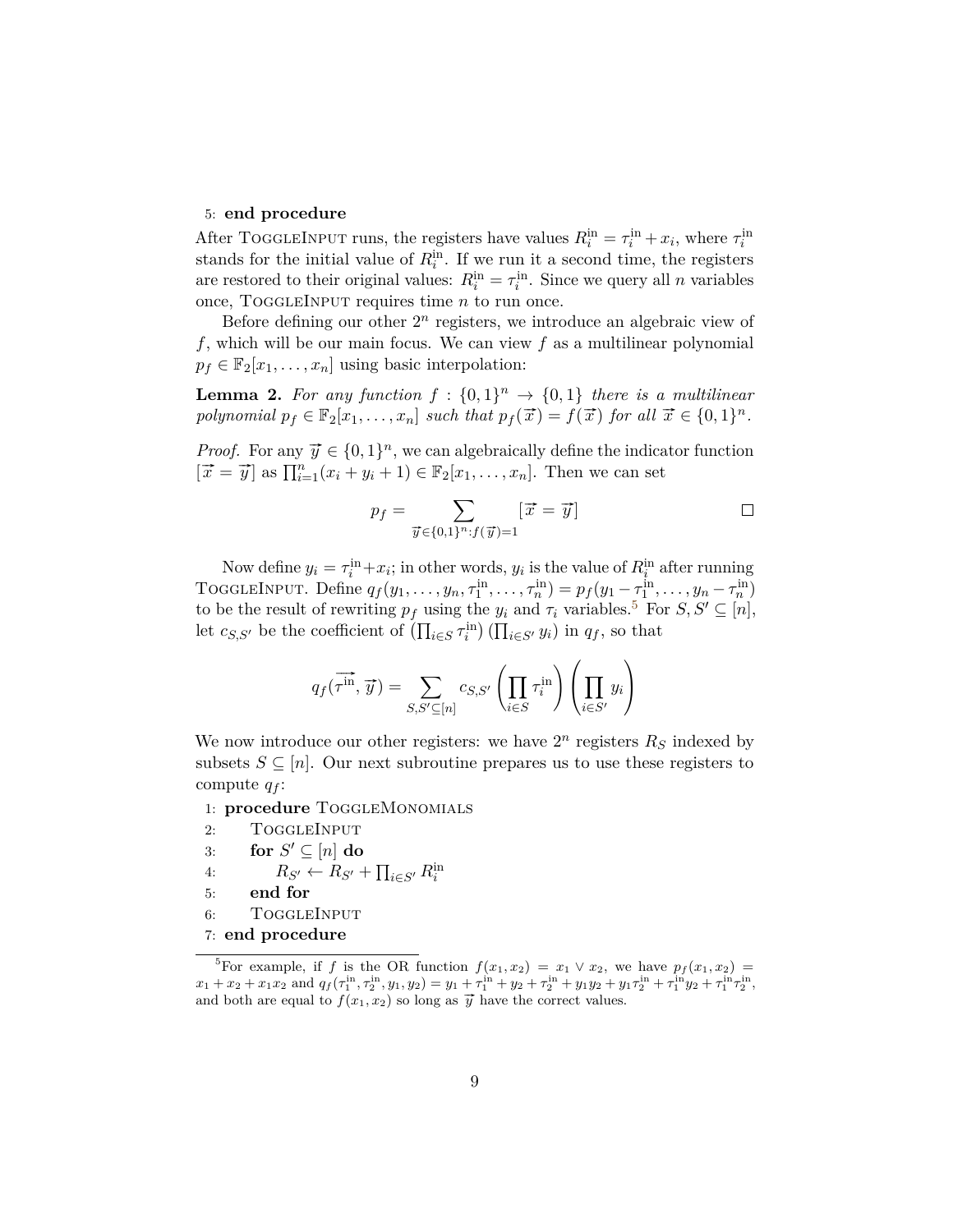After TOGGLEMONOMIALS runs, we have  $R_S = \tau_S + \prod_{i \in S} y_i$  for each  $S \subseteq [n]$ , where  $\tau_S$  stands for the register's initial value. The  $R^{\text{in}}$  registers have their initial values  $R_i^{\text{in}} = \tau_i^{\text{in}}$ . We run TOGGLEINPUT twice and have  $2^n$  additional instructions, but since the additional instructions do not query any *x* variables they can be computed in the last  $x$  query of ToggleINPUT, for a total runtime of 2*n*.

Our final algorithm for computing *f* is:

<span id="page-10-1"></span>**Algorithm 1** Transparently compute f in time  $4n$  with  $n + 2^n + 1$  registers.

1: ToggleMonomials

2:  $R^{\text{out}} \leftarrow R^{\text{out}} + \sum_{S,S' \subseteq [n]} c_{S,S'} (\prod_{i \in S} R_i^{\text{in}}) R_{S'}$ 

- 3: ToggleMonomials
- 4:  $R^{\text{out}}$  ←  $R^{\text{out}}$   $\sum_{S,S'\subseteq[n]} c_{S,S'} \left( \prod_{i \in S} R_i^{\text{in}} \right) R_{S'}$

When Line [2](#page-10-1) executes, we have  $R_{S'} = \tau_{S'} + \prod_{i \in S'} y_i$ , so after that line,

$$
R^{\text{out}} = \tau^{\text{out}} + \sum_{S,S' \subseteq [n]} c_{S,S'} \left( \prod_{i \in S} \tau_i^{\text{in}} \right) \left( \tau_{S'} + \prod_{i \in S'} y_i \right).
$$

Then when Line [4](#page-10-1) executes, we have  $R_{S'} = \tau_{S'}$ , so the final value is

$$
R^{\text{out}} = \tau^{\text{out}} + \sum_{S,S' \subseteq [n]} c_{S,S'} \left( \prod_{i \in S} \tau_i^{\text{in}} \right) \left( \prod_{i \in S'} y_i \right) = \tau^{\text{out}} + f(x_1, \dots, x_n).
$$

So Algorithm [1](#page-10-1) correctly computes *f*. The space of the program is  $n + 2^n$ by construction, and as before we can ignore the instructions on lines [2](#page-10-1) and [4](#page-10-1) since they do not use *x*, giving us a total runtime of 4*n* from the two calls to ToggleMonomials.  $\Box$ 

### <span id="page-10-0"></span>**3.2 Trading Space for Time**

In this section, we will modify Algorithm [1](#page-10-1) to make *m* dramatically smaller, in exchange for making the branching program longer.

<span id="page-10-2"></span>**Theorem 3.** For any  $k \in \mathbb{N}$  and any function  $f: \{0, 1\}^n \rightarrow \{0, 1\}$  there is an *m*-catalytic branching program with length  $2^k \cdot 2\lceil n/k \rceil$  and width  $2m$  that *computes*  $f$ *, where*  $m = 2^{n+k \cdot 2^{\lceil n/k \rceil}}$ *.* 

Before jumping into the proof of [Theorem 3,](#page-10-2) we will address the main innovation of our work, namely trading off time for space. Namely we begin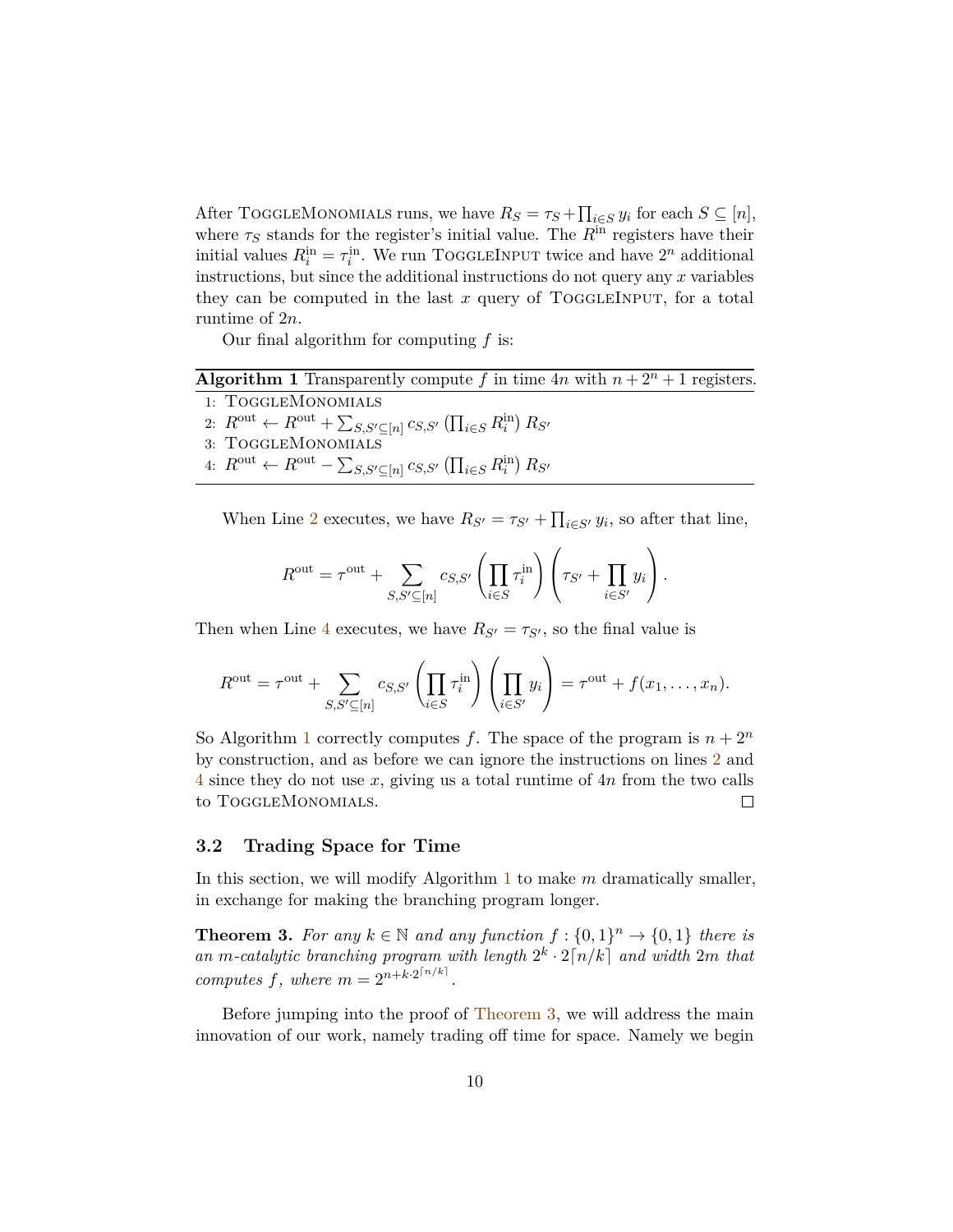by building a register program that takes time  $n2^{n+1}$  but uses only the  $n+1$ registers  $R_1^{\text{in}} \dots R_n^{\text{in}}$ ,  $R^{\text{out}}$ . This is similar to what Theorem [3](#page-10-2) guarantees when  $k = n$ .

As in Sections [3.1](#page-8-0) and [3.3,](#page-14-0) let  $p_f \in \mathbb{F}_2[x_1, \ldots, x_n]$  be *f* as a polynomial, let  $q_f \in \mathbb{F}_2[\tau_1^{\text{in}}, \ldots, \tau_n^{\text{in}}, y_1, \ldots, y_n]$  be equal to  $p_f$  so long as  $y_i = \tau_i^{\text{in}} + x_i$  for all *i*, and let  $c_{S,S'}$  be the coefficient of  $(\prod_{i\in S} \tau_i^{\text{in}})(\prod_{i\in S'} y_i)$  in  $q_f$ . We define a small generalization of TOGGLEINPUT, where we can choose to toggle only a subset of our inputs:

1: **procedure** ToggleSomeInputs(S')

- 2: **for**  $i \in S'$  **do**
- 3:  $R_i^{\text{in}} \leftarrow R_i^{\text{in}} + x_i$
- 4: **end for**
- 5: **end procedure**

Using TOGGLESOMEINPUTS(S'), we can replace the register  $R_{S'}$  in Algorithm [1](#page-10-1) with a separate set of instructions that computes the corresponding term of  $q_f$ :

<span id="page-11-0"></span>**Algorithm 2** A slow algorithm for computing *q<sup>f</sup>* .

1: **for**  $S' \subseteq [n]$  **do** 2: ToggleSomeInputs(S') 3:  $R^{\text{out}} \leftarrow R^{\text{out}} + \sum_{S \subseteq [n]} c_{S,S'} \cdot \prod_{i \in [n]} R_i^{\text{in}}$ <br>4: TOGGLESOMEINPUTS(S') 5: **end for**

Whenever Line [3](#page-11-0) is executed,  $R_i^{\text{in}} = y_i$  for  $i \in S'$ , and  $R_i^{\text{in}} = \tau_i^{\text{in}}$  for  $i \notin S'$ . By construction of  $q_f$ , *S* and *S*<sup>*'*</sup> are disjoint whenever  $c_{S,S'} \neq 0$ , from which it follows that  $R_i^{\text{in}} = \tau_i^{\text{in}}$  for  $i \in S$ . Thus the effect of Line [3](#page-11-0) is to add  $\sum_{S \subseteq [n]} c_{S,S'} (\prod_{i \in S} \tau_i^{\text{in}}) (\prod_{i \in S'} y_i)$  to  $R^{\text{out}}$ . Since this is run for every subset  $S'$ , the overall effect of the program is to add

$$
\sum_{S,S'\subseteq[n]}c_{S,S'}\left(\prod_{i\in S}\tau_i^{\text{in}}\right)\left(\prod_{i\in S'}y_i\right)=p_f(x_1\ldots x_n)
$$

to *R*out .

**Overview of full proof** Our goal is to balance Algorithms [1](#page-10-1) and [2](#page-11-0) by removing the registers  $R<sub>S</sub>$  corresponding to large subsets  $S$  and using slow multiplication to build the polynomial *q<sup>f</sup>* from the remaining small subsets. In particular, if we divide the input bits into *k* groups each of size  $\lceil n/k \rceil$ , and only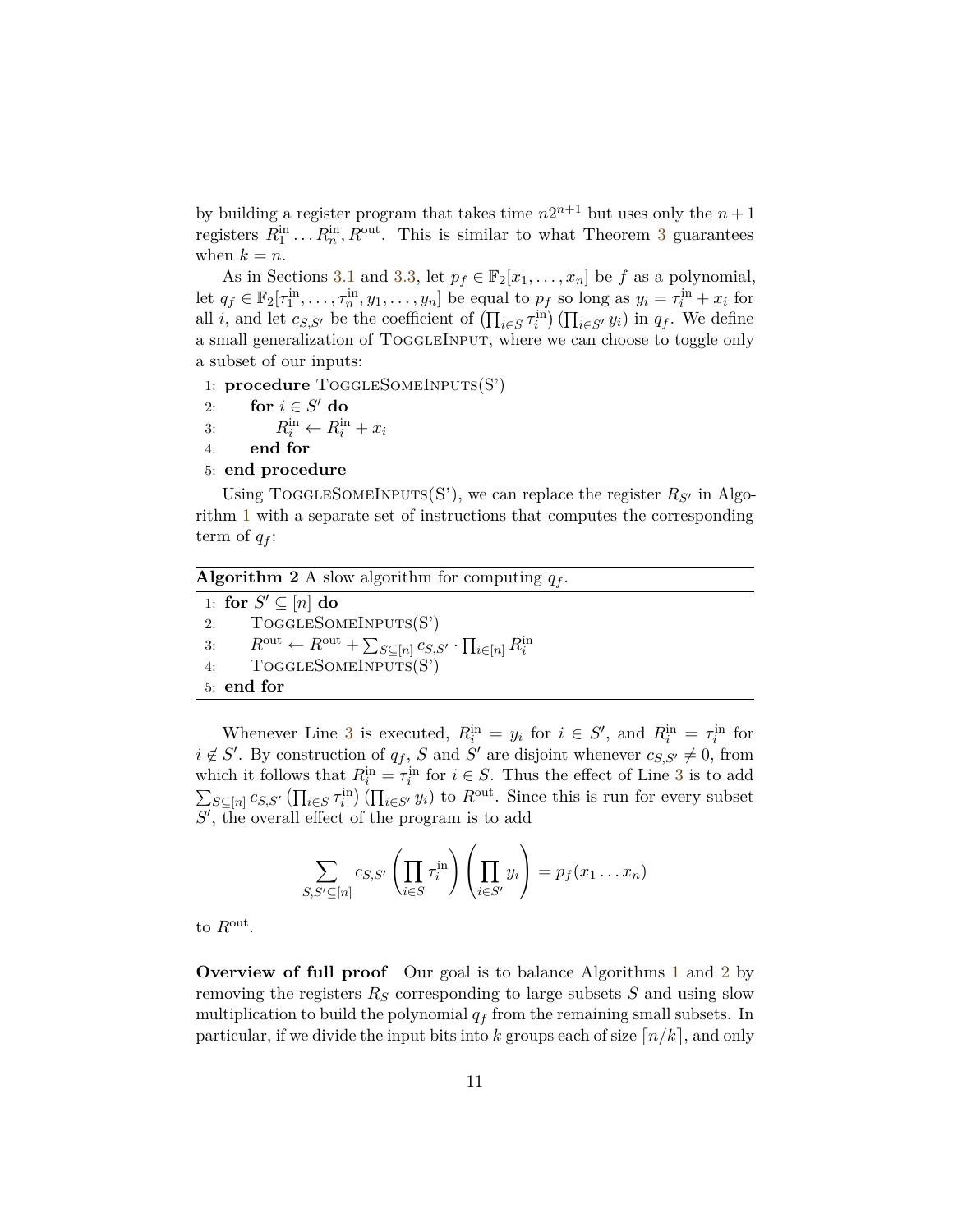store all subsets within each group, then any monomial  $c_{S,S'} \prod_{i \in S} \tau_i^{\text{in}} \prod_{i \in S'} y_i$ can be computed by multiplying together one subset from each group, namely the restriction of  $S$  to the group. Instead of  $2<sup>n</sup>$  registers for all subsets, we use only  $k \cdot 2^{\lceil n/k \rceil}$  registers corresponding to subsets in the *k* groups, and we can compute all the corresponding monomials into these registers in time 2*n* using the first half of Algorithm [1.](#page-10-1) Then since we are only multiplying *k* monomials together, we can compute  $q_f$  using Algorithm [2](#page-11-0) in time  $2^k \cdot 2 \cdot 2n$ , since each call to TOGGLESOMEINPUTS is replaced with our 2*n* time execution of Algorithm [1.](#page-10-1)

As a slight last speedup, we use a Gray code to order our subsets in Algorithm [2,](#page-11-0) replacing two executions of ToggleSomeInputs with a subroutine toggling a single group on or off and only spending  $2\lceil n/k \rceil$  time to do so. This allows us to compute  $q_f$  in  $2^k \cdot 2\lceil n/k \rceil$  time rather than  $2^k \cdot 4n$ time.

*Proof of Theorem [3.](#page-10-2)* For  $j \in [k]$  let  $b_j = \lfloor nj/k \rfloor$ , and divide the range  $[n]$ into *k* groups:  $G_1 = \{1, \ldots, b_1\}$ ,  $G_2 = \{b_1 + 1, \ldots, b_2\}$ , ...,  $G_k = \{b_{k-1} +$  $1, \ldots, b_n = n$ . For each group  $G_j$ , we have  $2^{|G_j|}$  registers  $R_{j,S}$  indexed by subsets  $S \subseteq G_j$ . As in all previous algorithms we also use *n* registers  $R_1^{\text{in}}, \ldots, R_n^{\text{in}}$ , corresponding to the *n* input bits, for a total of  $n + \sum_{j=1}^k 2^{|G_j|}$ registers plus the output register *R*out .

We'll begin by rewriting the polynomial  $q_f$  in a new form. Recall from Section [3.1](#page-8-0) that *q<sup>f</sup>* (  $\frac{1}{x}$  $\overrightarrow{r}$   $\overrightarrow{r}$   $\overrightarrow{y}$   $\overrightarrow{y}$   $\overrightarrow{f}(x)$  so long as  $\overrightarrow{y} = \overrightarrow{x} + \overrightarrow{r}$   $\overrightarrow{r}$ *τ* in, and

$$
q_f(\overrightarrow{\tau^{\text{in}}}, \overrightarrow{y}) = \sum_{S, S' \subseteq [n]} c_{S, S'} \left( \prod_{i \in S} \tau_i^{\text{in}} \right) \left( \prod_{i \in S'} y_i \right)
$$

Now, for every  $S' \subseteq [n]$ , define  $S'_j := S' \cap G_j$ . For each  $j \in [k]$  and  $S \subseteq G_j$ , let  $z_{j,S} = \tau_{j,S} + \prod_{i \in S} y_i$ , where  $\tau_{j,S}$  is the initial value of register  $R_{j,S}$ . Now for every monomial in  $q_f$ , we split the term  $\prod_{i \in S'} y_i$  in the monomial into *k* different products  $\prod_{i \in S'_j} y_i$ , each of which we can replace with  $z_{j, S'_j} - \tau_{j, S'_j}$ . This gives us a new polynomial

$$
r_f(\overrightarrow{\tau}^{\text{in}}, \overrightarrow{\tau}, \overrightarrow{z}) = \sum_{S, S' \subseteq [n]} c_{S, S'} \left( \prod_{i \in S} \tau_i^{\text{in}} \right) \left( \prod_{i=1}^k (z_{j, S'} - \tau_{j, S'}) \right).
$$

As we did with  $q_f$ , for  $S, S' \subseteq [n]$  and  $T \subseteq [k]$ , let  $d_{S, S', T}$  be the coefficient of  $(\prod_{i\in S} \tau_i^{\text{in}})(\prod_{j\in T} z_{j,S'_j})(\prod_{j\in [k]\setminus T} \tau_{j,S'_j})$  in  $r_f$ , so that

$$
r_f(\overrightarrow{\tau}^{\text{in}}, \overrightarrow{\tau}, \overrightarrow{z}) = \sum_{S \subseteq [n]} \sum_{S' \subseteq [n]} \sum_{T \subseteq [k]} d_{S, S', T} \left( \prod_{i \in S} \tau_i^{\text{in}} \right) \left( \prod_{j \in T} z_{j, S'_j} \right) \left( \prod_{j \in [k] \backslash T} \tau_{j, S'_j} \right)
$$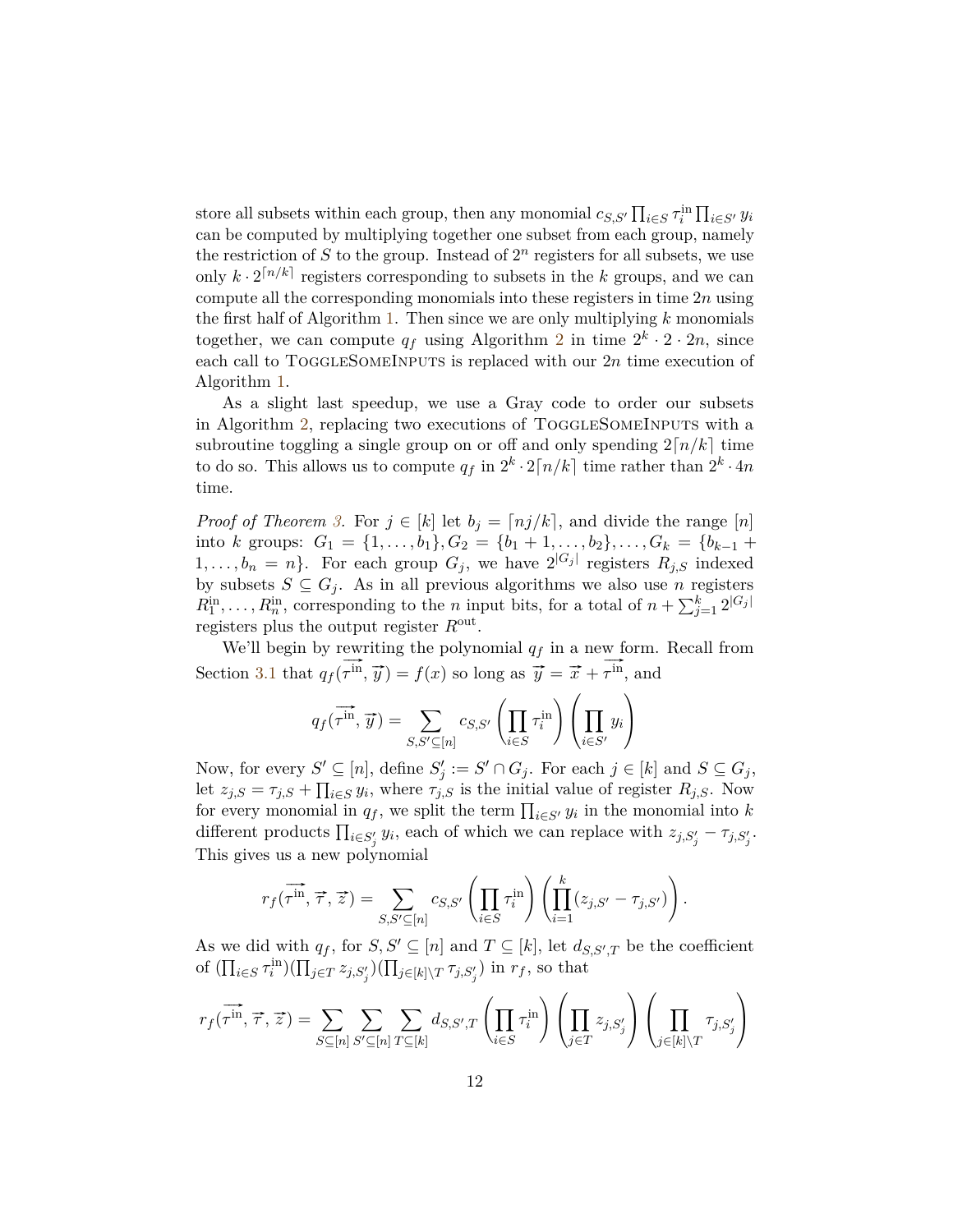which is equivalent to  $f(x_1 \ldots f_n)$  as long as  $z_{j,S'_j} = \tau_{j,S'_j} + \prod_{i \in S'_j} (x_i + \tau_i^{\text{in}} + 1)$ .

Following TOGGLESOMEINPUTS $(S')$ , we define new versions of TOG-GLEINPUT and TOGGLEMONOMIALS from Section [3.1](#page-8-0) which focus on some groups and not others. In fact we will only focus on a single group  $G_i$  rather than a subset of the groups, as we will order our subsets  $S'$  in such a way that we will only ever need to toggle one group at a time:

1: **procedure** ToggleInputForGroup(j)

- 2: **for**  $i \in G_j$  **do**
- 3:  $R_i^{\text{in}} \leftarrow R_i^{\text{in}} + x_i$
- 4: **end for**
- 5: **end procedure**
- 1: **procedure** ToggleMonomialsForGroup(j)
- 2: TOGGLEINPUTFORGROUP(j)
- 3: **for**  $S \subseteq G_j$  **do**
- 4:  $R_{j,S} \leftarrow R_{j,S} + \prod_{i \in S} R_i^{\text{in}}$
- 5: **end for**
- 6: TOGGLEINPUTFORGROUP(j)
- 7: **end procedure**

We are now ready to assemble Algorithm [4,](#page-13-0) which completes the proof of Theorem [3.](#page-10-2) To incorporate our improvement using Gray codes [\[Gra53\]](#page-32-8), let  $T_0 = \emptyset, \ldots, T_{2^k-1}$  be an ordering of all subsets of  $[k]$  such that each consecutive pair of sets  $T_{\ell}, T_{\ell+1 \mod 2^k}$  differs by exactly one element  $e_{\ell} \in [k]$ ; thus we will only need to toggle the group  $G_{e_\ell}$  as claimed:

<span id="page-13-0"></span>**Algorithm 3** Transparently compute f in time  $2^k \cdot 2\lceil n/k \rceil$  with  $n+k \cdot 2^{\lceil n/k \rceil}$ registers.

1: **for**  $\ell = 0, \ldots, 2^k - 1$  **do** 2:  $R^{\text{out}} \leftarrow R^{\text{out}} + \sum_{S \subseteq [n]} \sum_{S' \subseteq [n]} d_{S,S',T_{\ell}} (\prod_{i \in S} R^{\text{in}}_i) (\prod_{j=1}^k R_{j,S'_j})$  $\setminus$ 3: ToggleMonomialsForGroup(*e`*) 4: **end for**

Each time Line [2](#page-13-0) is reached, we have  $R_{j,S} = \tau_{j,S} + \prod_{i \in S} y_i$  for  $j \in T_\ell$ , and  $R_{j,S} = \tau_{j,S}$  for  $j \in [k] \setminus T_{\ell}$ . We also have  $R_i^{\text{in}} = \tau_i^{\text{in}}$  for each  $i \in [n]$ . So the effect of the line is to add

$$
\sum_{S \subseteq [n]} \sum_{S' \subseteq [n]} d_{S,S',T_{\ell}} \left( \prod_{i \in S} \tau_i^{\text{in}} \right) \left( \prod_{j \in T_{\ell}} z_{j,S'_j} \right) \left( \prod_{j \in [k] \backslash T_{\ell}} \tau_{j,S'_j} \right)
$$

to  $R^{\text{out}}$ . Summing this expression over all possible subsets  $T_\ell \subseteq [k]$  gives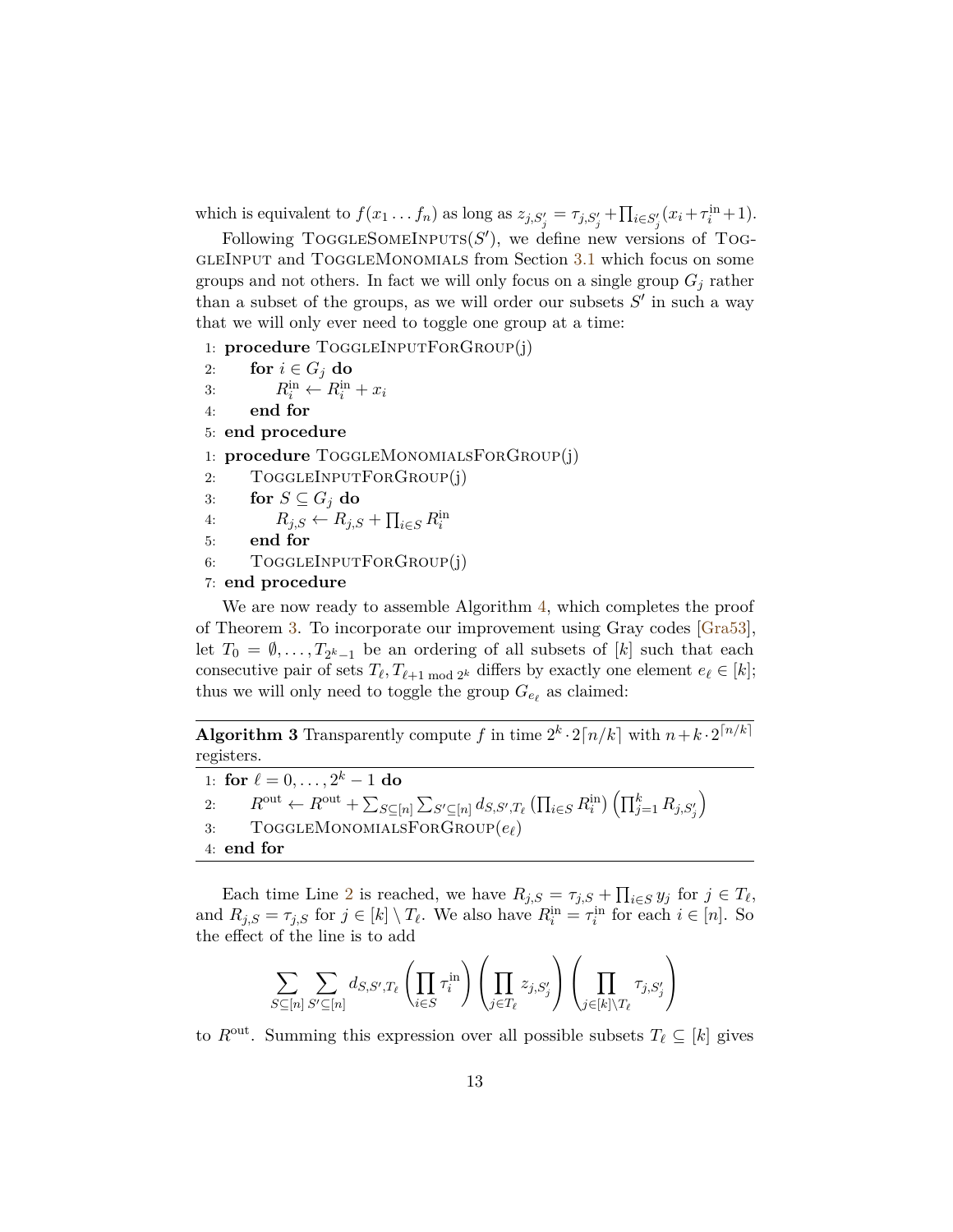$R^{\text{out}} = \tau^{\text{out}} + r_f(\dots) = \tau^{\text{out}} + f(x_1, \dots, x_n)$ , and so our algorithm transparently computes *f*.  $\Box$ 

**Note 3.1.** It is not difficult to save *k* registers by removing  $R_{1,\emptyset}, \ldots, R_{k,\emptyset}$ , as we simply add each value  $d_{S,\emptyset,T}(\prod_{i\in S} R_i^{\text{in}})$  to our polynomial without concerning ourselves with any  $x_i$  (and by extension any  $y_i$  or  $z_i$ ) variables.

#### <span id="page-14-0"></span>**3.3 Bounded-Degree Polynomials**

Robere and Zuiddam [\[RZ21,](#page-32-1) Theorem 5.13] showed that if *f* is a polynomial of degree  $d < n$ , it is possible to improve on Potechin's theorem by decreasing  $m = 2^{2^{n}-1}$  $m = 2^{2^{n}-1}$  $m = 2^{2^{n}-1}$  down to  $m = 2^{\binom{n}{\leq d}-1}$ . Here we show how to adapt Algorithm 1 to get a similar result, and then at the end of the section we build a tradeoff algorithm to improve it.

<span id="page-14-1"></span>**Theorem 4.** For any function  $f : \{0,1\}^n \to \{0,1\}$  which is a degree-d *polynomial, there is an m-catalytic branching program with length* 4*n* + 1 *and width*  $2m$  *that computes*  $f$ *, where*  $m \leq 2^{n + \binom{n}{\leq d}}$ *.* 

Again, while this is slightly worse than Robere and Zuiddam's original result, we include it to show the flexibility of our approach and as a stepping stone to our tradeoff result.

*Proof.* As before, let  $p_f \in \mathbb{F}_2[x_1, \ldots, x_n]$  be f as a polynomial. We make the following change to Algorithm [1:](#page-10-1) *for every*  $S' \in [n]$  *such that*  $c_{S,S'} = 0$  *for all S, remove the register*  $R_{S'}$ *.* 

Formally, as before define  $\mathbb{F}_2$  polynomials

$$
p_f(\vec{x}) = \sum_{\vec{y} \in \{0,1\}^n : f(\vec{y}) = 1} \prod_{i=1}^n (x_i + y_i + 1)
$$

$$
q_f(\overrightarrow{r}^{\text{in}}, \vec{y}) = p_f(\overrightarrow{y} - \overrightarrow{r}^{\text{in}}) = \sum_{S, S' \subseteq [n]} c_{S, S'} \left( \prod_{i \in S} \tau_i^{\text{in}} \right) \left( \prod_{i \in S'} y_i \right)
$$

Let  $\mathcal{M}_f \subseteq 2^{[n]}$  be the set of all *S'* such that there exists an *S* where  $c_{S,S'} \neq 0$ . We define the following subroutine:

1: **procedure** TOGGLEUSEFULMONOMIALS

2: ToggleInput

- 3: **for**  $S \in \mathcal{M}_f$  **do**
- 4:  $R_S \leftarrow R_S + \prod_{i \in S} R_i^{\text{in}}$
- 5: **end for**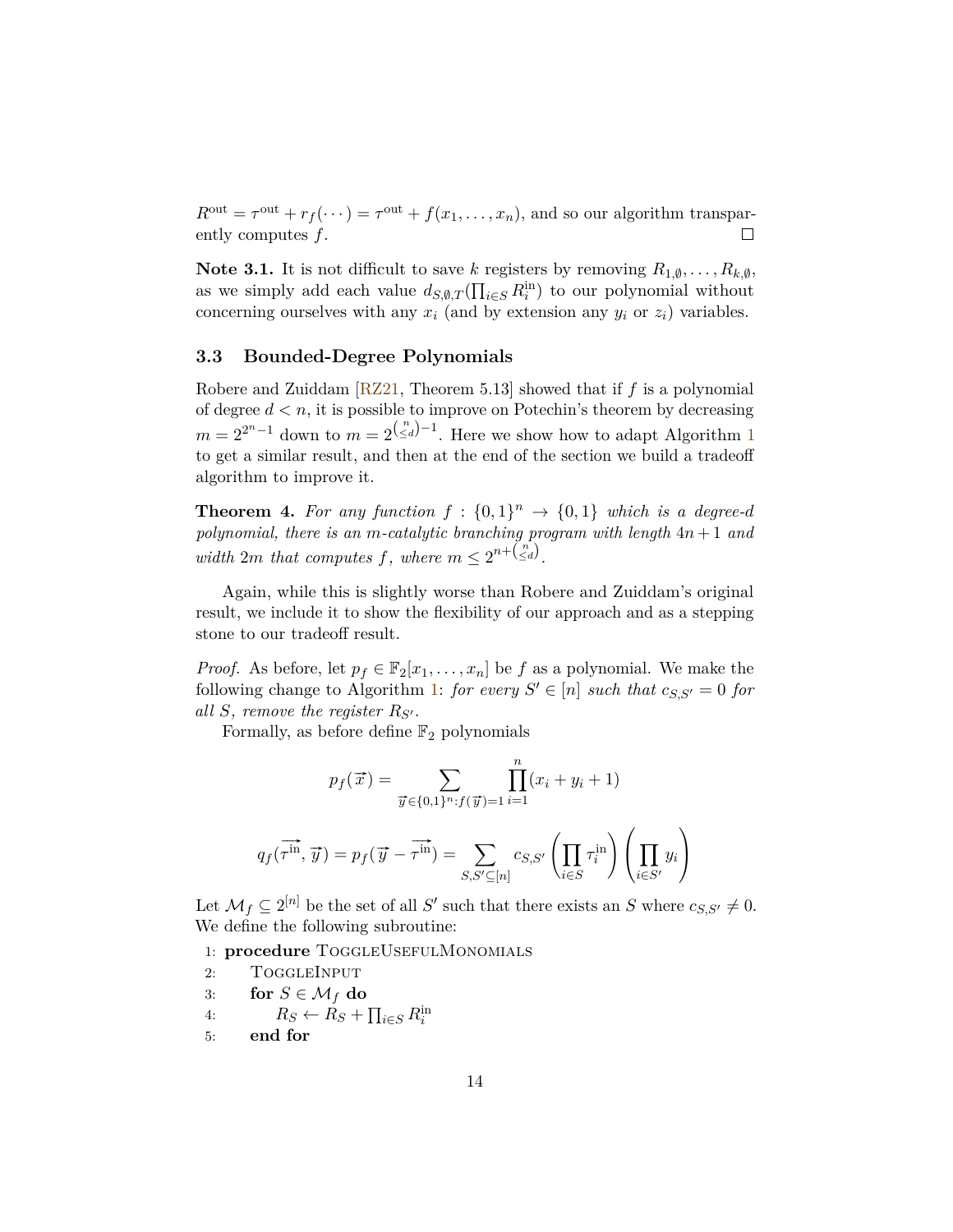#### 6: TOGGLEINPUT

### 7: **end procedure**

The only difference from ToggleMonomials is that we ignore subsets *S* which are not in  $\mathcal{M}_f$  (not "useful"). Our final algorithm is

**Algorithm 4** Transparently compute a degree- $d$  polynomial  $f$  in time  $4n$ with  $n + \binom{n}{\leq d}$  registers.

| 1: TOGGLEUSEFULMONOMIALS                                                                                                                             |  |
|------------------------------------------------------------------------------------------------------------------------------------------------------|--|
| 2: $R^{\text{out}} \leftarrow R^{\text{out}} + \sum_{S \subseteq [n]} \sum_{S' \in \mathcal{M}_f} c_{S,S'} (\prod_{i \in S} R_i^{\text{in}}) R_{S'}$ |  |
| 3: TOGGLEUSEFULMONOMIALS                                                                                                                             |  |
| 4: $R^{\text{out}} \leftarrow R^{\text{out}} - \sum_{S \subseteq [n]} \sum_{S' \in \mathcal{M}_f} c_{S,S'} (\prod_{i \in S} R_i^{\text{in}}) R_{S'}$ |  |
|                                                                                                                                                      |  |

To conclude the proof of Theorem [4,](#page-14-1) we need to show  $|\mathcal{M}_f| \leq {n \choose \leq d}$ . Indeed, since  $p_f$  is a degree-*d* polynomial,  $q_f$  also has degree *d*, which means  $c_{S,S'} = 0$  whenever  $|S| + |S'| > d$ . So,  $\mathcal{M}_f$  only contains sets *S*<sup>*r*</sup> with size at most *d*, of which there are  $\begin{pmatrix} n \\ \leq d \end{pmatrix}$ . П

**Note 3.2.** The original algorithms of [\[Pot17,](#page-32-0) [RZ21\]](#page-32-1) rely on the *symmetries* of  $f$  as an  $\mathbb{F}_2$  polynomial, in essence having each start state represent a possible function *g* which can be obtained from *f* by negating input variables or taking  $\oplus$  with *f* itself. [\[Pot17\]](#page-32-0) takes this set of functions to be the space of all *n*-variable functions, while [\[RZ21\]](#page-32-1) analyzes these rules and obtains a more exact characterization. While this characterization is phrased in terms of orbit closures, it can also be described in terms of polynomials as the span of the set of all monomials appearing in  $f$  as an  $\mathbb{F}_2$  polynomial along with all *submonomials* of this set; this exactly coincides with our notion as  $\prod_{i \in S} y_i$ generates all submonomials  $\prod_{i \in S' \subseteq S} x_i$  for  $y_i := x_i + \tau_i$ , which leads to the quantitative results being essentially the same despite taking two completely different approaches.

Now we state our tradeoff algorithm, which goes much in the same way as [Theorem 3](#page-10-2) but without breaking the variables into groups.

<span id="page-15-0"></span>**Theorem 5.** For any  $k \in \mathbb{N}$  and any function  $f: \{0, 1\}^n \to \{0, 1\}$  there *is an m-catalytic branching program with length*  $2^k \cdot 2n$  *and width*  $2m$  *that computes*  $f$ *, where*  $m = 2^{n+k} \left( \frac{n}{\leq |d/k|} \right)$ .

*Proof.* For any  $\Delta \in \mathbb{N}$ , let  $\mathcal{M}_f^{\Delta} \subseteq \binom{n}{\leq \Delta}$  be the set of all *S*<sup>*n*</sup> of size at most  $\Delta$  such that there exists an  $\overrightarrow{S} \subseteq [n]$  and  $S' \supseteq S''$  where  $c_{S,S'} \neq 0$ . We will have *k* registers  $R_{j,S''}$  for every  $S'' \in \mathcal{M}^{\lceil d/k \rceil}_f$ , as well as the usual registers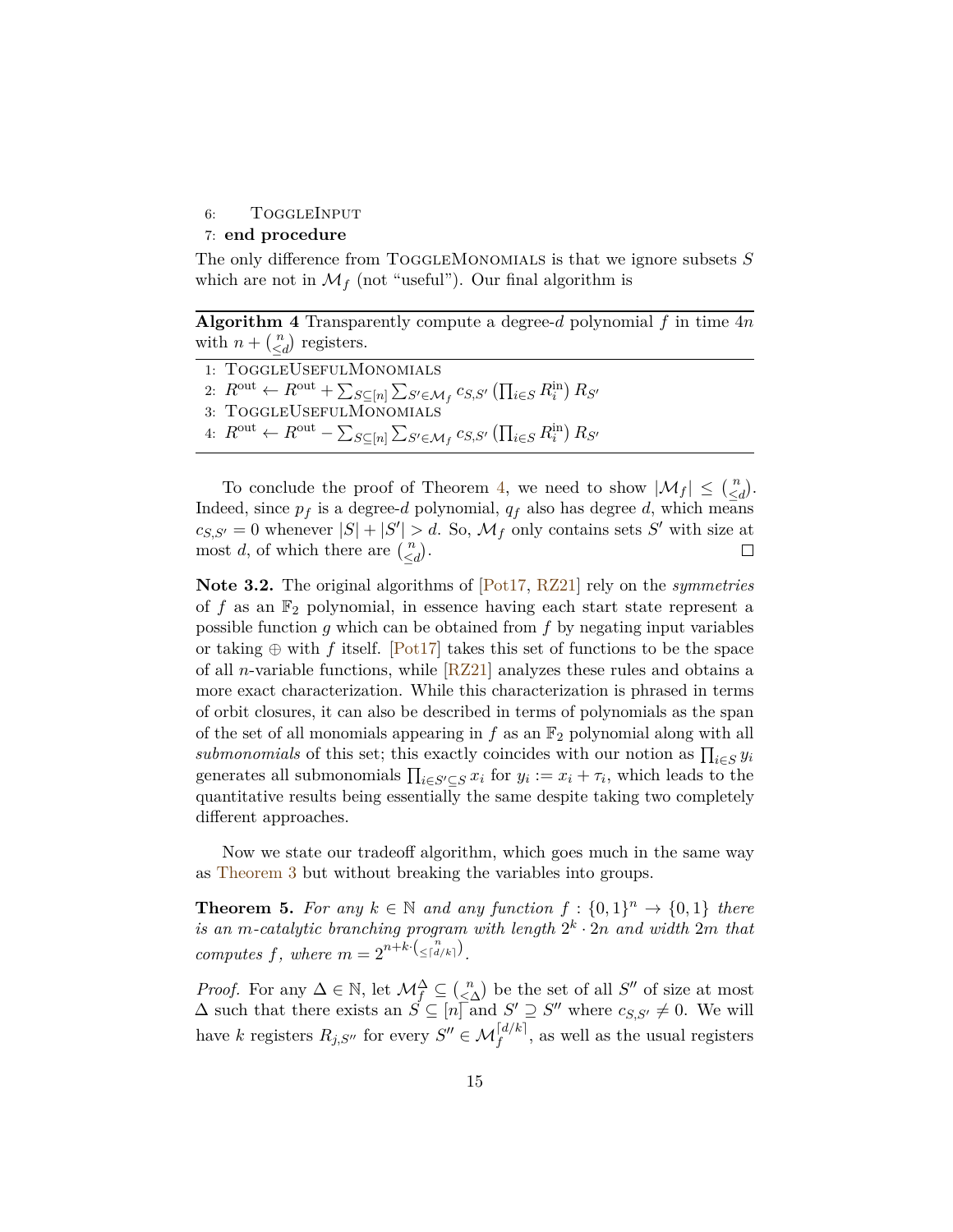$R_1^{\text{in}} \dots R_n^{\text{in}}$ ,  $R^{\text{out}}$ . Note that this gives us our target space, as  $|\mathcal{M}_f^{[d/k]}| \leq$  $\binom{n}{\leq d/k}$ .

Following our proof of [Theorem 3,](#page-10-2) let  $z_{j,S} = \tau_{j,S} + \prod_{i \in S} y_i$ , where  $\tau_{j,S}$  is the initial value of register  $R_{j,S}$ , and for every monomial in  $q_f$  we split the term  $\prod_{i \in S'} y_i$  in the monomial arbitrarily into *k* different products  $\prod_{i \in S'_i} y_i$ *j* each of which we can replace with  $z_{j,S'_j} - \tau_{j,S'_j}$ —where  $S'_j \in \mathcal{M}_f^{\lfloor d/k \rfloor}$  and  $\cup_{j\in[k]} S'_j = S'.$  This is possible because each non-zero term in  $q_f$  has degree at most *d*, meaning that  $|S'| \le d$  and furthermore every subset of S' of size at most  $\lceil d/k \rceil$  appears in  $\mathcal{M}^{\lceil d/k \rceil}_f$  by construction.<sup>[6](#page-16-0)</sup>

Fixing some particular partition  $(S'_j)_{j \in [k]}$  for each  $S'$ , this gives us a new polynomial

$$
r_f(\overrightarrow{\tau^{in}}, \overrightarrow{\tau}, \overrightarrow{z}) = \sum_{S \subseteq [n]} \sum_{S' \subseteq [n]} \sum_{T \subseteq [k]} d_{S, S', T} \left( \prod_{i \in S} \tau_i^{in} \right) \left( \prod_{j \in T} z_{j, S'_j} \right) \left( \prod_{j \in [k] \backslash T} \tau_{j, S'_j} \right)
$$

which is equivalent to  $f(x_1 \ldots f_n)$  as long as  $z_{j,S'_j} = \tau_{j,S'_j} + \prod_{i \in S'_j} (x_i + \tau_i^{\text{in}} + 1)$ . We define TOGGLEMONOMIALSFORGROUP as before, using TOGGLEINPUT instead of TOGGLEINPUTFORGROUP since the variables are no longer split into groups, and using a Gray code we get our final algorithm:

**Algorithm 5** Transparently compute *f* in time  $2^k \cdot 2n$  with  $n + k \cdot \binom{n}{\leq d/k}$ registers.

 $\setminus$ 

1: **for**  $\ell = 0, \ldots, 2^k - 1$  **do** 2:  $R^{\text{out}} \leftarrow R^{\text{out}} + \sum_{S \subseteq [n]} \sum_{S' \subseteq [n]} d_{S,S',T_{\ell}} (\prod_{i \in S} R^{\text{in}}_i) (\prod_{j=1}^k R_{j,S'_j})$ 3: ToggleMonomialsForGroup(*e`*) 4: **end for**

The analysis is identical to that of Algorithm [4,](#page-13-0) except the runtime is  $2^k \cdot 2n$  rather than  $2^k \cdot 2[n/k]$  because we do not split the variables into groups.  $\Box$ 

<span id="page-16-0"></span> ${}^6$ Our use of *j* here is slightly different than in our previous proof; namely, *j* is not linked to a specific block of variables, and rather we arbitrarily partitioned  $S'$  into  $k$  sets and assigned them each a distinct *j*. This will result in us having to spend time *n* to load the monomials in, rather than time  $n/k$  as in the previous proof, but this is necessary as we have no guarantee that there is a partition of the variables such that every monomial of degree at most *d* is split into *k* monomials of degree at most  $\lceil d/k \rceil$ . Note that this is where our algorithm performs worse than Algorithm [4](#page-13-0) when  $d = \Omega(n)$ .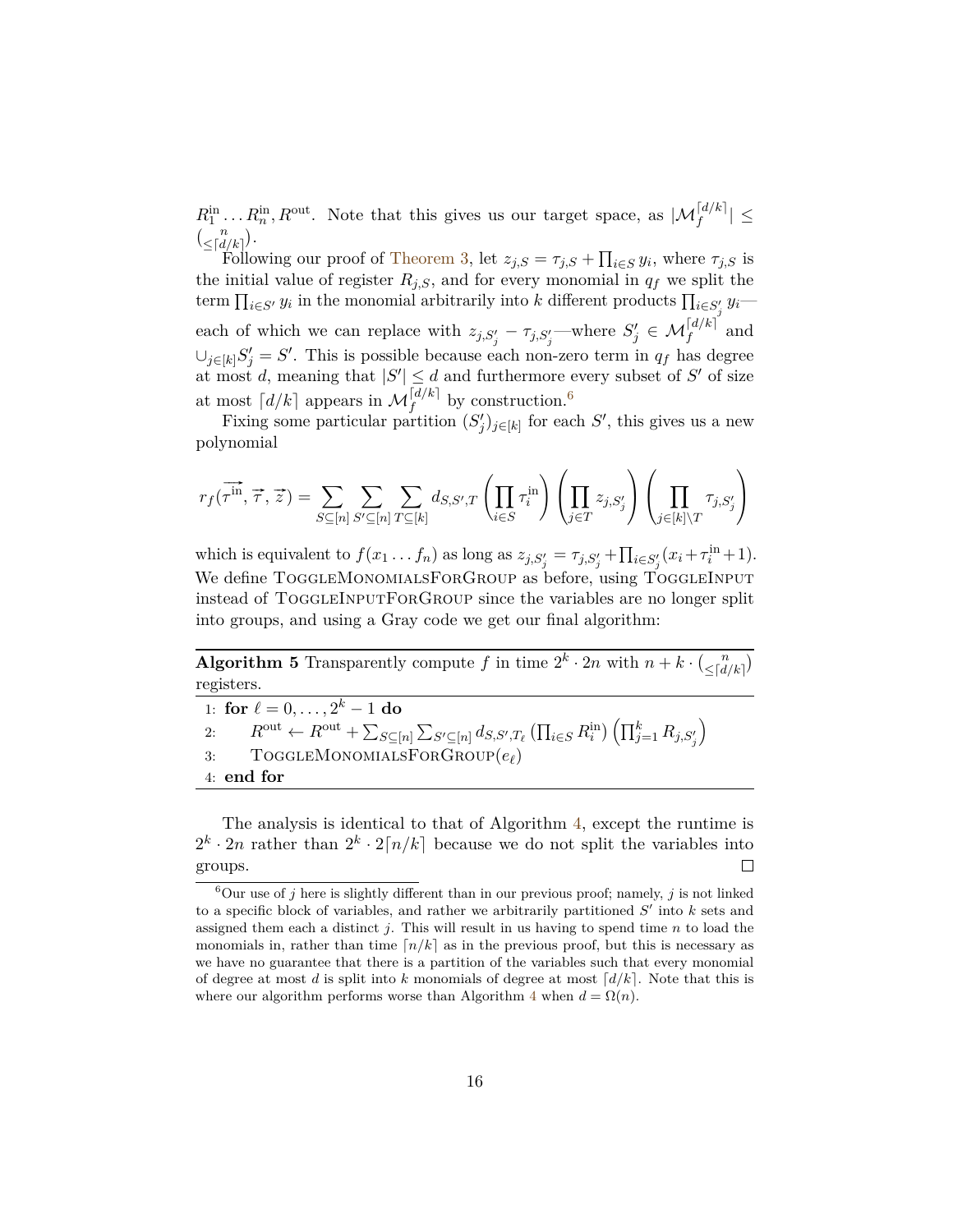#### <span id="page-17-0"></span>**3.4 Getting More for Restricted Models**

To close our discussion of improved values of *m* for general functions, we give a few examples of restricted classes of functions where *m* can be greatly improved.

For the results in this section, we will need to switch from working over F<sup>2</sup> to more general fields. Observation [1](#page-6-0) produces an *m*-catalytic branching program of width  $\mathcal{R}_n|m$ . The following lemma shows how to reduce the width to 3*m* when  $\mathcal{R}_n$  is a finite field, at the cost of a factor of  $|\mathcal{R}_n|$  increase in *m*.

<span id="page-17-1"></span>**Lemma 6.** Let  $K_n$  be a family of finite fields. Let  $f_n: \{0,1\}^n \to \{0,1\}$  be a *family of functions and let P<sup>n</sup> be a family of register programs over the fields*  $K_n$  *with size*  $s(n) + 1$  *and time*  $t(n)$  *each transparently computing*  $f_n$ *. Then f<sup>n</sup> can be computed by a family of m-catalytic branching programs of width* 3*m* and length  $t(n)$ , where  $m = |K_n|^{s(n)+1}$ .

*Proof.* We will proceed as in Observation [1,](#page-6-0) except that instead of initializing *R*out to 0, we will allow it to take on any starting value (hence the factorof- $|K_n|$  increase in *m*). In order to detect whether  $R^{\text{out}}$  has changed at the end of the program, we store a minimal amount of information about the starting value of *R*out .

Let  $g: K_n \to \{0,1,2\}$  be a function with the following property: for any  $x \in K$ ,  $g(x+1) \neq g(x)$ . One way to construct *g* is as follows. Let *p* be the characteristic of *K*, i.e. *p*  $\overline{1+1+\cdots+1} = 0$  in *p*. Then  $K_n$  can be viewed as a field extension of  $\mathbb{F}_p$ , and so  $K_n$  can be viewed as a vector space over  $\mathbb{F}_p$ . Let  $\{e_1, e_2, \ldots, e_k\}$  be a basis for  $K_n$  over  $\mathbb{F}_p$ , where  $e_1 = 1 \in K_n$ . For any  $x \in K_n$ , let  $x_1 \in \mathbb{F}_p$  be its first coordinate under this basis. Then set  $g(x) = 2$  if  $x_1 = p - 1$  and for  $x_1 \in \{0, 1, \ldots, p - 2\}$  set  $g(x) = x_1 \mod 2$ .

Each node in our branching program, except the sink nodes, wil be labelled with a tuple  $(a, R^{\text{out}}, R_1, \ldots, R_{s(n)}) \in \{0, 1, 2\} \times \mathcal{F}_{p}^{s(n)+1}$ , representing an assignment of values to registers and one extra value  $a \in \{0, 1, 2\}.$ 

Each intermediate (non-source non-sink) layer will have  $3 \cdot p^{s(n)+1}$  nodes, representing all possible tuples. The source layer will have all tuples satisfying the constraint  $a = g(R^{\text{out}})$ , for a total of  $m = p^{s(n)+1}$  nodes. In this way, the program "remembers"  $g(\tau^{\text{out}})$  where  $\tau^{\text{out}}$  is the initial value of  $R^{\text{out}}$ .

We proceed as in the proof of Observation [1:](#page-6-0) for each instruction of the register program querying an input variable *x<sup>i</sup>* , we include a branching program layer which reads that same input, and modifies the values of the stored registers appropriately. These layers preserve the extra value *a*, so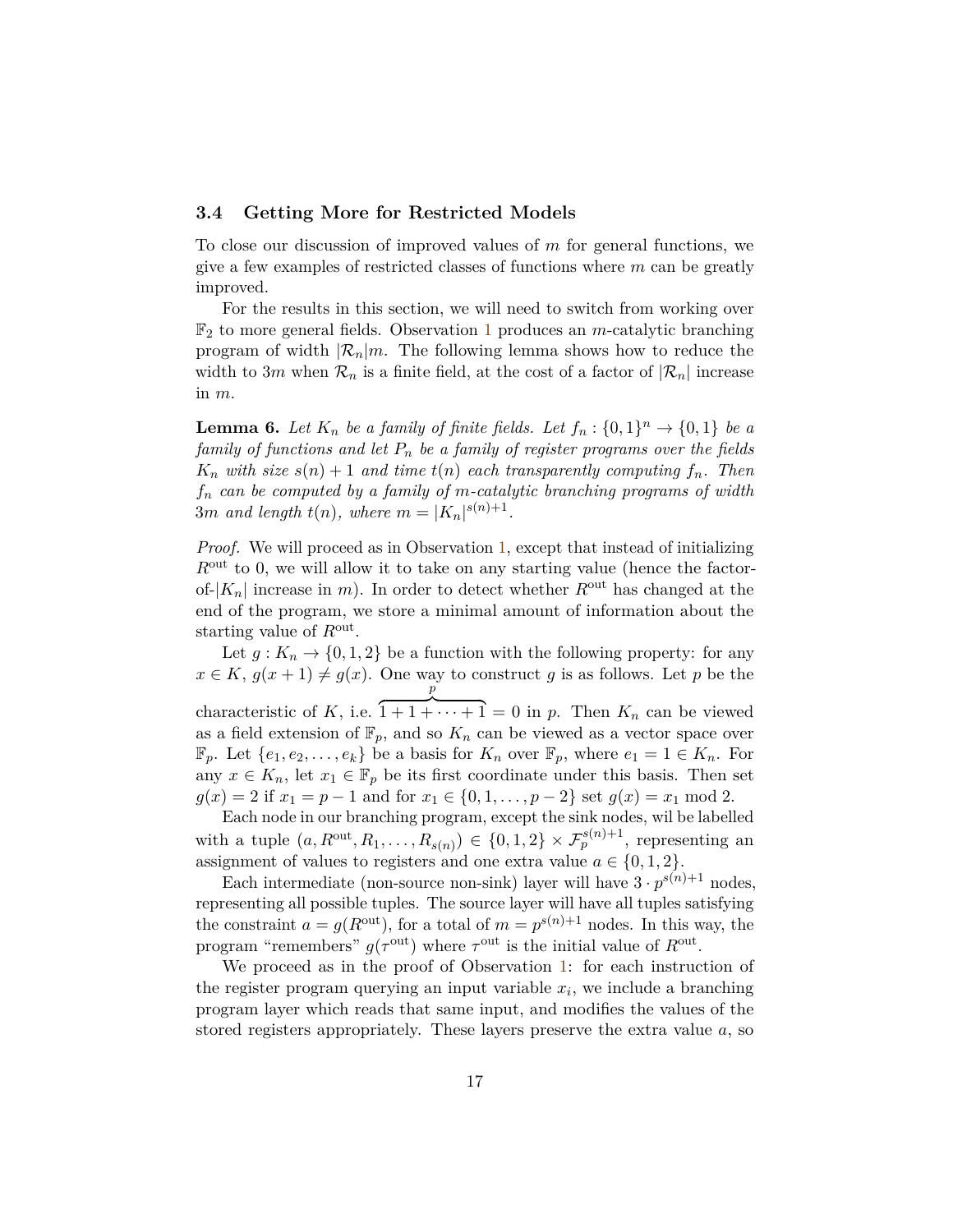that all the non-sink nodes reached by a computation have the same value of *a*, which is equal to  $g(\tau^{\text{out}})$ .

The final (sink) layer is constructed the same way, with two changes. First, nodes where  $a \notin \{g(R^{\text{out}}), g(R^{\text{out}}-1)\}$  are removed. Because the register program computes  $f(x) \in \{0, 1\}$ , the final value of  $R^{\text{out}}$  is guaranteed to be either  $\tau^{\text{out}}$  or  $\tau^{\text{out}} + 1$ , and so those removed nodes were not reachable anyway. Second, we relabel each node  $(a, R^{\text{out}}, R_1, \ldots, R_{s(n)})$  to  $(a', R^{\text{out}}, R_1, \ldots, R_{s(n)})$  where  $a' = 0$  if  $a = g(R^{\text{out}} \text{ and } a' = 1$  if  $a \neq g(R^{\text{out}})$ . By the construction of *g*, *a'* is guaranteed to be 0 when  $R^{\text{out}} = \tau^{\text{out}}$  and 1 when  $R^{\text{out}} = \tau^{\text{out}} + 1$ .  $\Box$ 

#### **3.4.1 Constant depth circuits**

A *Boolean circuit* is a rooted directed acyclic graph *C* where each leaf node is labeled with a variable  $x_i$  or its negation  $\overline{x_i}$ , and where each internal node (which we refer to as a *gate*) is labeled with a Boolean function; the output of *C* is the value of the root, where the value of a leaf is the value of the input for the corresponding variable, and the value of a gate is the output of the function evaluated on the values of its children. *C* computes *f* if their outputs are the same on every input. The *depth* of *C* is length of the longest directed path from the root of *C* to any leaf node, and the *size* of *C* is the number of nodes in *C*.

The first result is fairly immediate from the main technical section of  $[BCK^+14]$  $[BCK^+14]$ .

**Lemma 7.** *Let f be a function computed by a circuit C which has depth d, size s, and consists only of MAJ gates. Then f can be computed by* an *m*-catalytic branching program of length  $4^d \cdot n$  and width 3*m*, where  $m = (2s)^{2s^3}.$ 

*Proof.* Let *p<sup>s</sup>* be an arbitrary prime in the range (*s,* 2*s*]. Section 3.3 of  $[BCK^+14]$  $[BCK^+14]$  gives a register program P simulating the computation of C, which reads leaves of *C* at most  $4^d \cdot n$  times in total and uses  $s \cdot 2p_s \cdot s/2 \leq 2s^3$ registers over  $\mathbb{F}_{p_s}$ . Our result follows by Lemma [6.](#page-17-1)

Focusing on the case of  $TC^0$ , defined as the set of all circuits of depth  $O(1)$  and size poly $(n)$  consisting only of *MAJ* gates, we get linear amortized size with *m* only singly exponential in *n*. While such circuits are known to have poly-size branching programs even for *m* = 1—following directly from the fact that  $TC^0 \subseteq L$ —no results for linear amortized size were previously known. For example, even applying [Theorem 5](#page-15-0) to a single *MAJ* gate would result in *m* being almost maximally large, as  $MAJ$  has degree  $n/2$  over  $\mathbb{F}_2$ .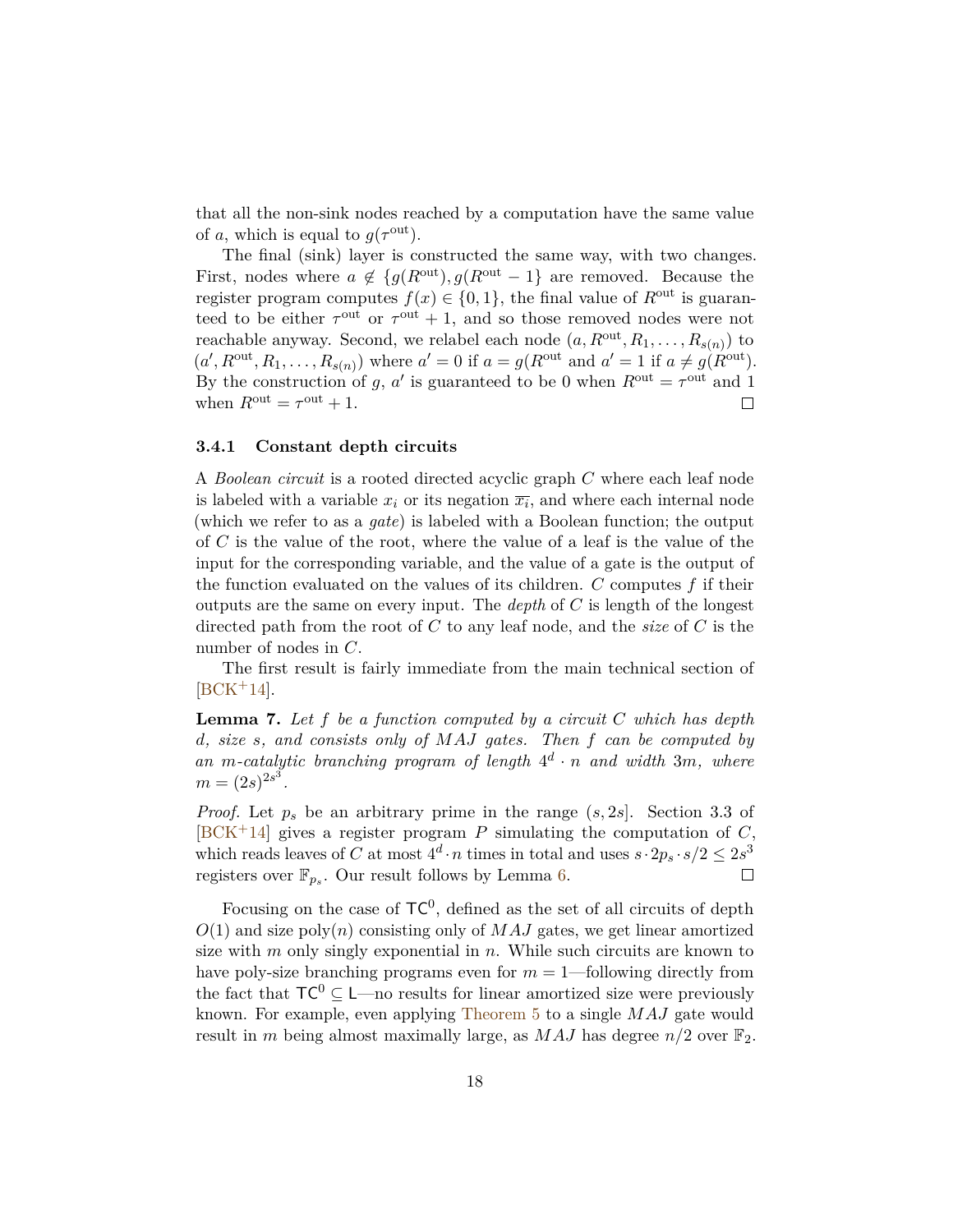**Corollary 8.** *Any function*  $f \in \mathsf{TC}^0$  *can be computed by an m-catalytic branching program of amortized size*  $O(n)$ *, where*  $m = 2^{\text{poly}(n)}$ *.* 

#### **3.4.2 Arithmetic circuits**

Our next results will take us out of the realm of Boolean functions and into the world of polynomials. Fix some field  $\mathbb F$  for the rest of this section. An *arithmetic circuit* is similar to a Boolean circuit as defined before, but now the leaves will carry values in  $\mathbb F$  and the gates will compute the functions  $+$ and  $\times$  over  $\mathbb{F}$ . Clearly such a circuit computes a polynomial over  $\mathbb{F}$ . Note that a branching program computing the output of an arbitrary such circuit would need to have  $\mathbb{F} \cdot m$  output nodes, which would immediately rule out any linear amortized size. To get around this, we will assume the circuit only ever outputs 0 or  $1<sup>7</sup>$  $1<sup>7</sup>$  $1<sup>7</sup>$ 

We will focus on arithmetic circuits of logarithmic depth. Our techniques will be similar to the previous result, meaning that we will incur a cost that is exponential in the depth, which will unfortunately take us out of the regime of linear amortized size. Nevertheless, we will leverage the structure of VP to substantially mitigate this loss and still achieve a highly improved value of *m*.

**Lemma 9.** Let  $\mathbb F$  be any finite<sup>[8](#page-19-1)</sup> field. Let  $f$  be a polynomial over  $\mathbb F$  the *output of which is always 0 or 1, and let C be an arithmetic circuit over* F *computing f which has depth d, size s, and consists of* + *gates of unbounded fan-in and*  $\times$  *gates of fan-in 2. Then for any*  $k \leq d$ , *f can be computed by* an *m*-catalytic branching program of length  $4^{[d/k]} \cdot n$  and width 3*m*, where  $m=|\mathbb{F}|^{\left(\frac{s}{\leq 2^k}\right)\cdot s}.$ 

*Proof.* We will describe a register program which uses  $\binom{s}{s}$  $\leq 2^{s}$  · *s* registers which each contain an element of F. Each register will be labeled with a unique gate *g* from the circuit *C*—in fact we will only need registers for some of the gates, but we will potentially overcount to keep things simpler—as well as a subset  $S \subseteq [s]$  of size at most  $2^k$ , and we write the corresponding register as  $R_{g,S}$ . We have  $\binom{s}{s}$  $\frac{s}{\leq 2^k}$  · *s* registers, so we get  $m = |\mathbb{F}|^{\left(\frac{s}{\leq 2^k}\right) \cdot s}$ .

Our goal will be transparently compute, for  $L = 1 \dots |d/k|, d/k$ , the value of every gate *g* at level *Lk* of the circuit into  $R_{g,\emptyset}$ , inductively using the fact that we can compute every gate appearing at level  $(L-1)k$ . To

<span id="page-19-0"></span><sup>7</sup>This corresponds to the *Boolean part* of an arithmetic circuit class, which gives a natural way of computing Boolean functions with arithmetic circuits (see [\[AGM17\]](#page-31-0)).

<span id="page-19-1"></span> ${}^{8}$ If  $\mathbb{F}$  is not finite, the proof produces a branching program of infinite width.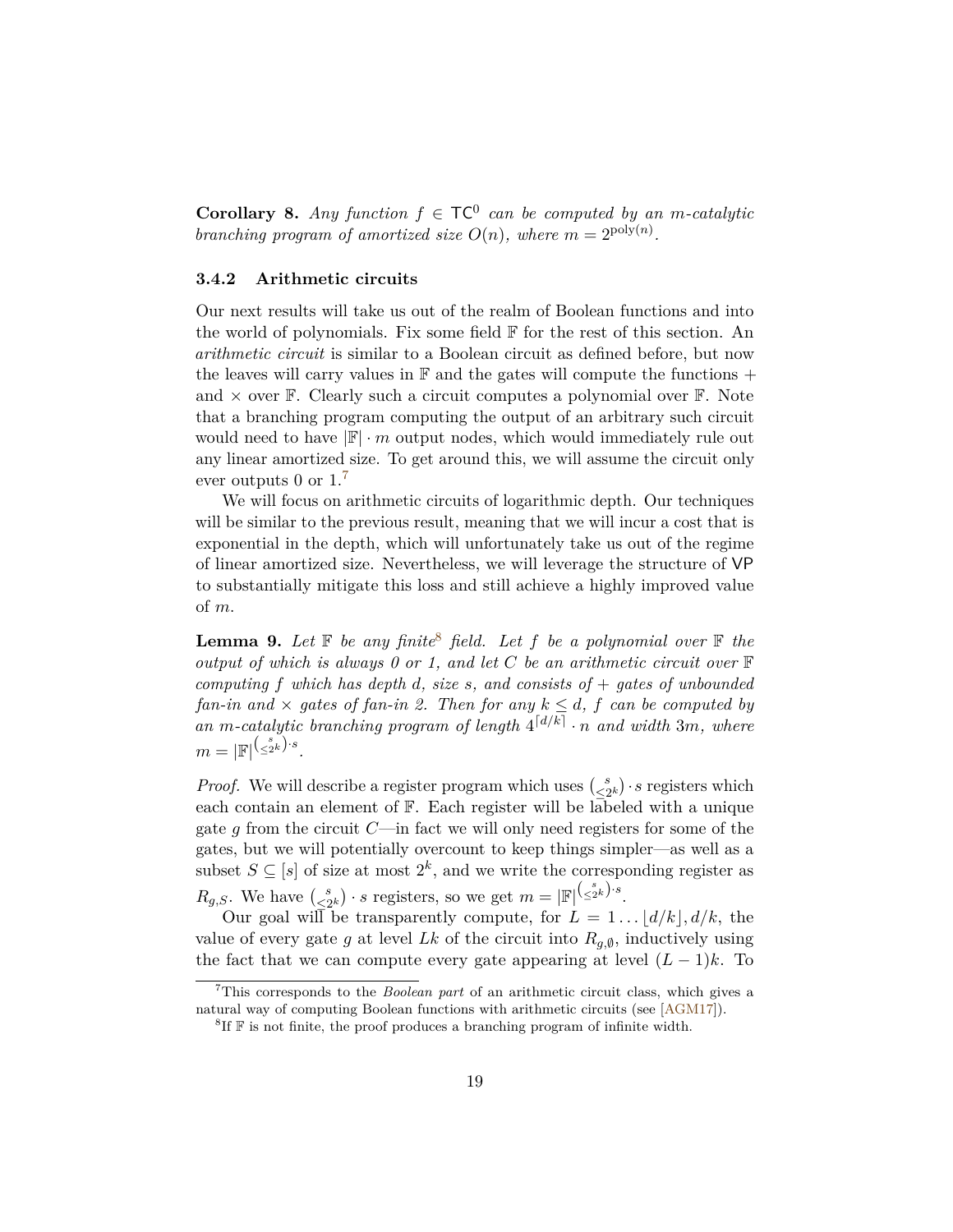start this procedure off, we observe that for  $L = 0$ , we can compute all leaf nodes using *n* total input queries, namely by handling all leaves labeled *x<sup>i</sup>* at the same time with one query to  $x_i$ . Now we proceed inductively using the following lemma:

**Lemma 10.** *Let*  $L \in ||d/k||$ *, and let*  $P_{L-1}$  *be a register program which transparently computes, for all g at level*  $(L-1)k$ *, the value at g into Rg,*<sup>∅</sup> *. Then there exists a register program P<sup>L</sup> making 4 calls to PL*−<sup>1</sup> *which transparently computes, for all g at level Lk, the value at g into*  $R_{g,\emptyset}$ *.* 

*Proof.* Consider a single gate *g* at layer *Lk*, let  $g_1 \ldots g_t$  be the gates at layer  $(L-1)k$ , and let

$$
p_g = \sum_{S} c_S \prod_{i \in S} g_i
$$

be the polynomial over  $\mathbb{F}$  computed at gate *g* with inputs  $g_1 \ldots g_t$ . By induction every layer  $\ell \in [(L-1)k..Lk]$  has degree at most  $2^{\ell-(L-1)k}$  in  $g_1 \ldots g_t$ , and thus *g* has degree at most  $2^k$ .

We now follow our proof of [Theorem 4](#page-14-1) exactly, except for two changes. First, ToggleInput will be replaced with *PL*−1. Second, some calls to *PL*−<sup>1</sup> or TOGGLEUSEFULMONOMIALS<sub>g</sub> will be replaced with their *inverses*  $P_{L-1}^{-1}$  or TOGGLEUSEFULMONOMIALS<sub>q</sub>. Note that any transparent register program *P* has an inverse  $P^{-1}$  of the same length such that  $PP^{-1}$  has no effect; see for example  $[BCK^+14]$  $[BCK^+14]$ . In the previous sections this was not necessary because the field had characteristic 2, and so each procedure was its own inverse.

Let  $\tau_i$  be the initial value in  $g_i$ , let  $x_i$  be the value computed into  $g_i$ , define  $y_i = \tau_i + x_i$ , and let

$$
q_g(\vec{y}, \vec{\tau}) = \sum_{S, S'} c_{S, S'} \prod_{i \in S} \tau_i \prod_{i \in S'} y_i
$$

be equal to  $p(\vec{y} - \vec{\tau})$ . Let  $\mathcal{M}_g$  be the set of all non-empty monomials for which  $c_{S,S'} \neq 0$  for some *S*; note that  $|\mathcal{M}_g| \leq s^{2^k}$  by our degree upper bound. For each  $S' \in \mathcal{M}_g$ , register  $R_{g,S'}$  will correspond to the sum of monomials with coefficients  $c_{S,S'}$ . Since  $\emptyset \notin \mathcal{M}_g$ , we can repurpose  $R_{g,\emptyset}$  as our output register. Together, the following two procedures together compute  $q<sub>q</sub>$  as before:

1: **procedure** ToggleUsefulMonomials*<sup>g</sup>*

$$
2: \qquad P_{L-1}
$$

- 3: **for**  $S \in \mathcal{M}_q$  **do**
- 4:  $R_{g,S} \leftarrow R_{g,S} + \prod_{i \in S} R_{g_i,\emptyset}$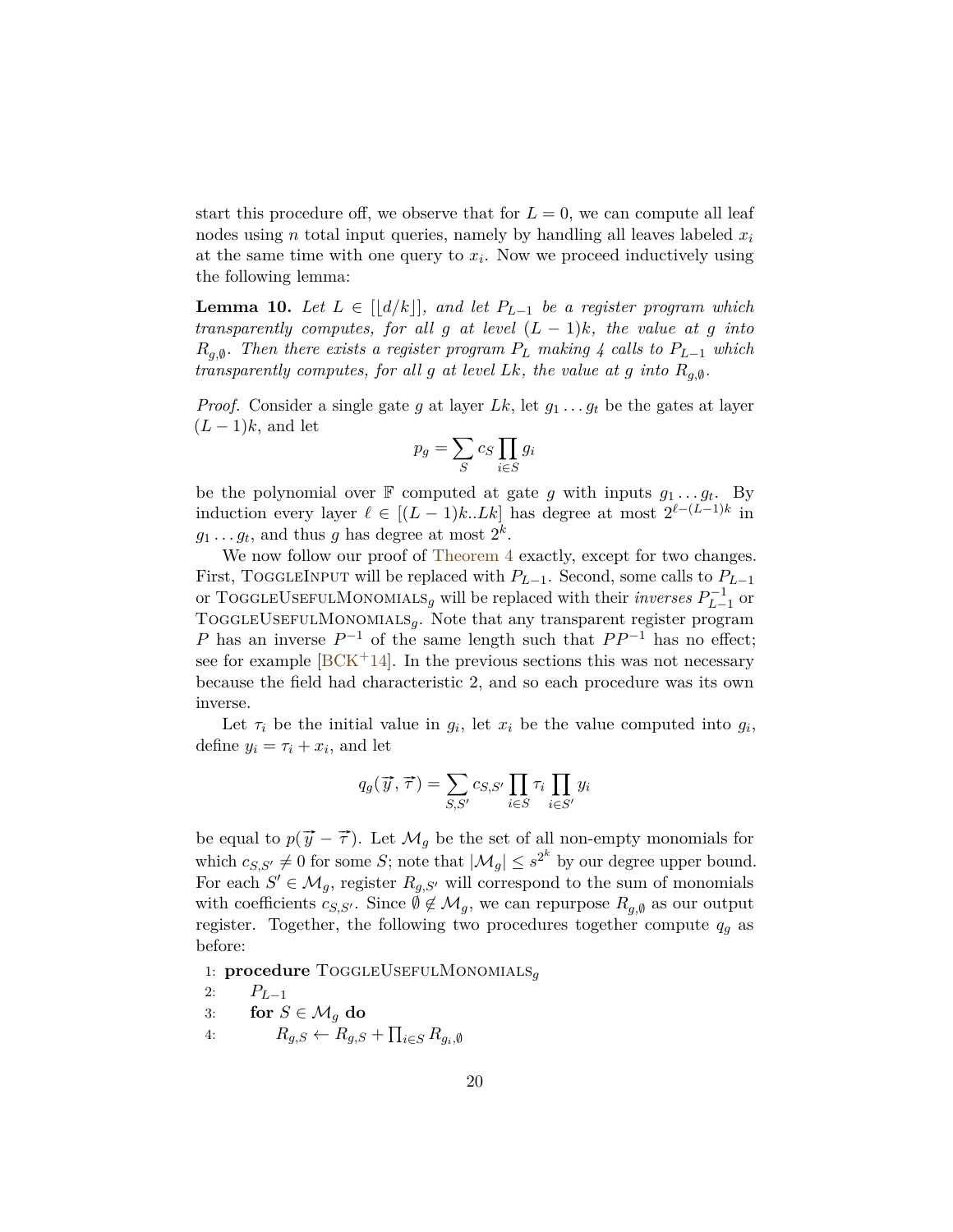5: **end for**

6:  $P_{L-1}^{-1}$ 

7: **end procedure**

1: **procedure** FinalCompute*<sup>g</sup>*

- 2: ToggleUsefulMonomials*<sup>g</sup>*
- 3:  $R_{g,\emptyset} \leftarrow R_{g,\emptyset} + \sum_{S \subseteq [t]} c_{S,\emptyset} + \sum_{S' \in \mathcal{M}_g} c_{S,S'} (\prod_{i \in S} R_{g_i,\emptyset}) R_{g,S'}$
- 4: ToggleUsefulMonomials−<sup>1</sup> *g*

5: 
$$
R_{g,\emptyset} \leftarrow R_{g,\emptyset} - \sum_{S \subseteq [t]} c_{S,\emptyset} - \sum_{S' \in \mathcal{M}_g} c_{S,S'} (\prod_{i \in S} R_{g_i,\emptyset}) R_{g,S'}
$$

6: **end procedure**

The analysis is identical to [Theorem 4](#page-14-1) and so we leave it to the reader. To compute all *g* at level *Lk*, we replace every basic instruction in both TOGGLEUSEFULMONOMIALS<sub>q</sub> and FINALCOMPUTE<sub>q</sub> with the same instruction looped over all *g* at level *Lk*; this does not add any recursive calls to either program, and by the correctness of the original algorithm for one *g* this new algorithm correctly computes all *g*. Thus level *Lk* requires four calls to level  $(L-1)k$  as claimed.  $\Box$ 

If *k* divides *d*, then  $P := P_{d/k}$  computes *C* correctly. Otherwise the same argument gives a program *P* making four calls to  $P_{\lfloor d/k \rfloor}$  computing *C* correctly. This gives a recursion of total height  $\lceil d/k \rceil$  where  $h(0) = n$  and  $h(L) = 4h(L-1)$ , which gives us a program of length  $4\frac{d}{k} \cdot n$  as claimed. Thus our result follows by Lemma [6.](#page-17-1)  $\Box$ 

One of the two most interesting classes of arithmetic circuits is VP , which corresponds to arithmetic circuits of depth  $O(\log n)$  and size  $poly(n)$ consisting of unbounded fan-in  $+$  gates and fan-in  $2 \times$  gates. As before let  $p_s$  be a prime in the range  $(s, 2s]$ . Using the fact that VP over  $\mathbb{F}_{p_s}$ , Z, and Q are all logspace-reducible to one another [\[AGM17\]](#page-31-0), and fixing  $k = c/\epsilon$  where  $d = c \log_2 n$ , we obtain the following quasilinear result for VP.

**Corollary 11.** Let  $\mathbb{F} \in \{\mathbb{F}_{p \in [poly n]}, \mathbb{Z}, \mathbb{Q}\}$ , and let  $\epsilon > 0$ . Any polynomial *f* ∈ VP *can be computed by an m-catalytic branching program of amortized size*  $O(n^{1+\epsilon})$ *, where*  $m = 2^{\text{poly}_{\epsilon} n}$ *.* 

### <span id="page-21-0"></span>**4 Saving Time**

In the previous section we took the length 4*n* branching programs of [\[Pot17,](#page-32-0) [RZ21\]](#page-32-1) as a starting point to analyze whether *m* could be significantly reduced while still maintaining a linear amortized size. In this section we investigate the opposite question: namely, is 4*n* optimal? If we do not restrict the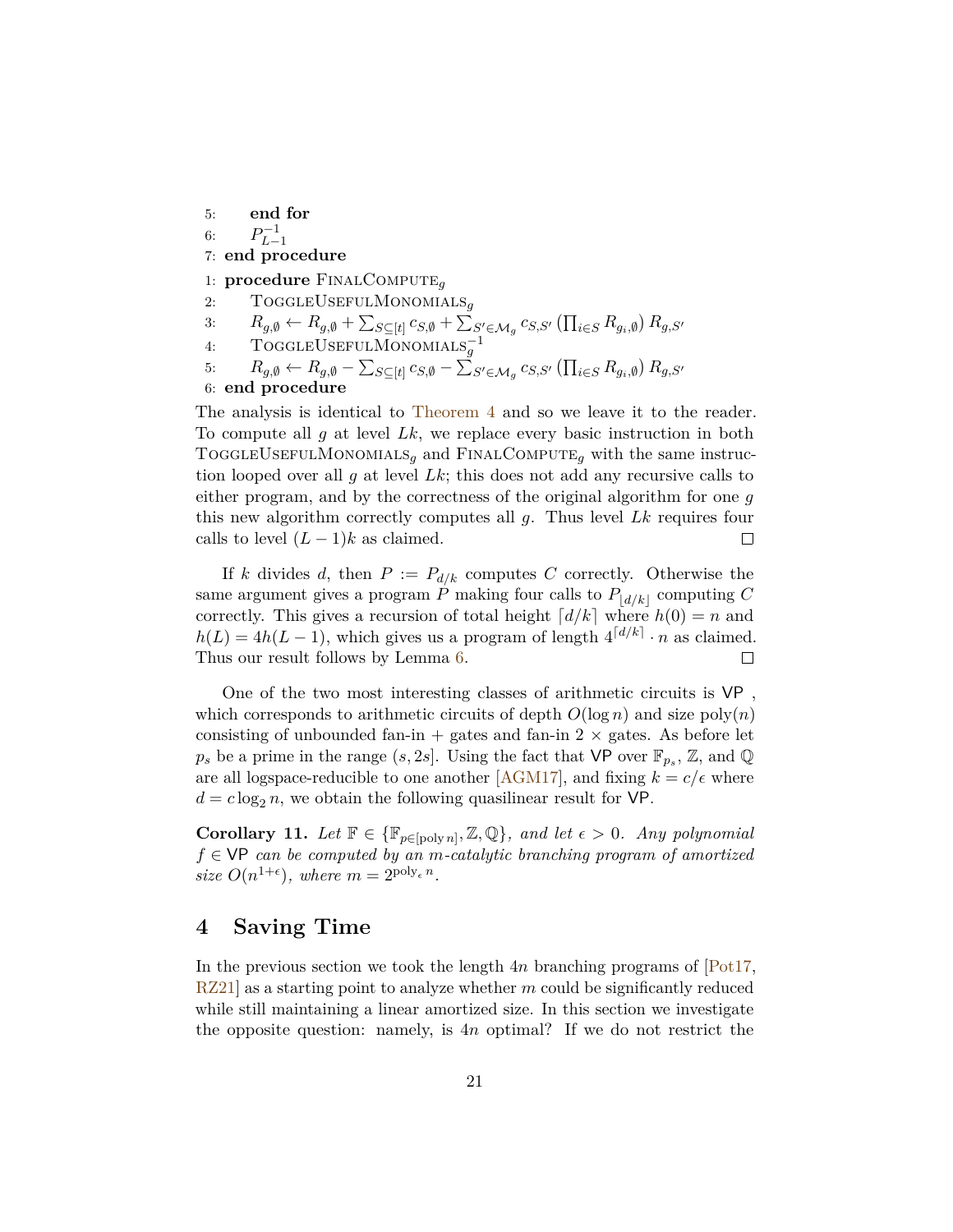amortized size of our program, then every function has a branching program of length *n* even for  $m = 1$ . We will not only consider branching programs of linear amortized size, but the stricter model of *permutation branching programs*.

We focus on permutation branching programs in this section for two reasons. First, all our algorithms in the previous section can be converted to permutation branching programs. To see this, we revist our connection between register programs and *m*-catalytic branching programs, as proven in [Observation 1.](#page-6-0) Our observation in fact says something stronger, which is that  $f_n$  can be computed by a family of permutation branching programs of width  $2^{s(n)+1}$ . This follows because we can choose to not fix  $R^{\text{out}}$  to be 0, and instead have one source node corresponding to each initial configuration  $\tau_1 \ldots \tau_s$ ,  $\tau^{\text{out}}$ ; by [Definition 2](#page-5-1) this source reaches the sink node labeled  $\tau_1 \dots \tau_s$ ,  $\tau^{out} + f(x)$ , which is the identity permutation when  $f(x) = 0$  and a fixed set of  $2^{s(n)}$ transpositions otherwise. Thus as a corollary of [\[Pot17,](#page-32-0) [RZ21\]](#page-32-1) we get the following:

**Theorem 12.** *Every function f can be computed by a read-4 permutation branching program of width*  $2^{2^n-1}$  *(or*  $2^{\binom{n}{\leq d}-1}$ *, where d is the*  $\mathbb{F}_2$ -degree of  $p_f$ ).

Given the strength of these results, only a factor of 4 away from the best conceivable amortized size, there is no reason *a priori* to believe that permutation branching programs are too weak to consider even better upper bounds. Indeed we will show that improvements are possible.

This leads to our other reason for focusing on permutation branching programs: lower bounds against general branching programs are notoriously difficult. Besides the basic counting argument, the best known branching program lower bounds for an explicit function are not even quadratic, using techniques known to go no further [\[Nec66\]](#page-32-9). Considering the amortized branching program size needed to compute any function *f* is always at most the basic branching program size, and considering the upper bound of 4*n* given by [\[Pot17\]](#page-32-0), proving lower bounds for concrete functions seems exceedingly difficult. Furthermore, even if we were to seek refuge in focusing on non-constructive lower bounds, the basic counting argument fails to prove any non-trivial lower bounds in the case of  $m \geq 2^n/n$ .

#### **4.1 Notation and tools**

Before going into our results, we formally define permutation branching programs along with the notation we will use in the rest of this section.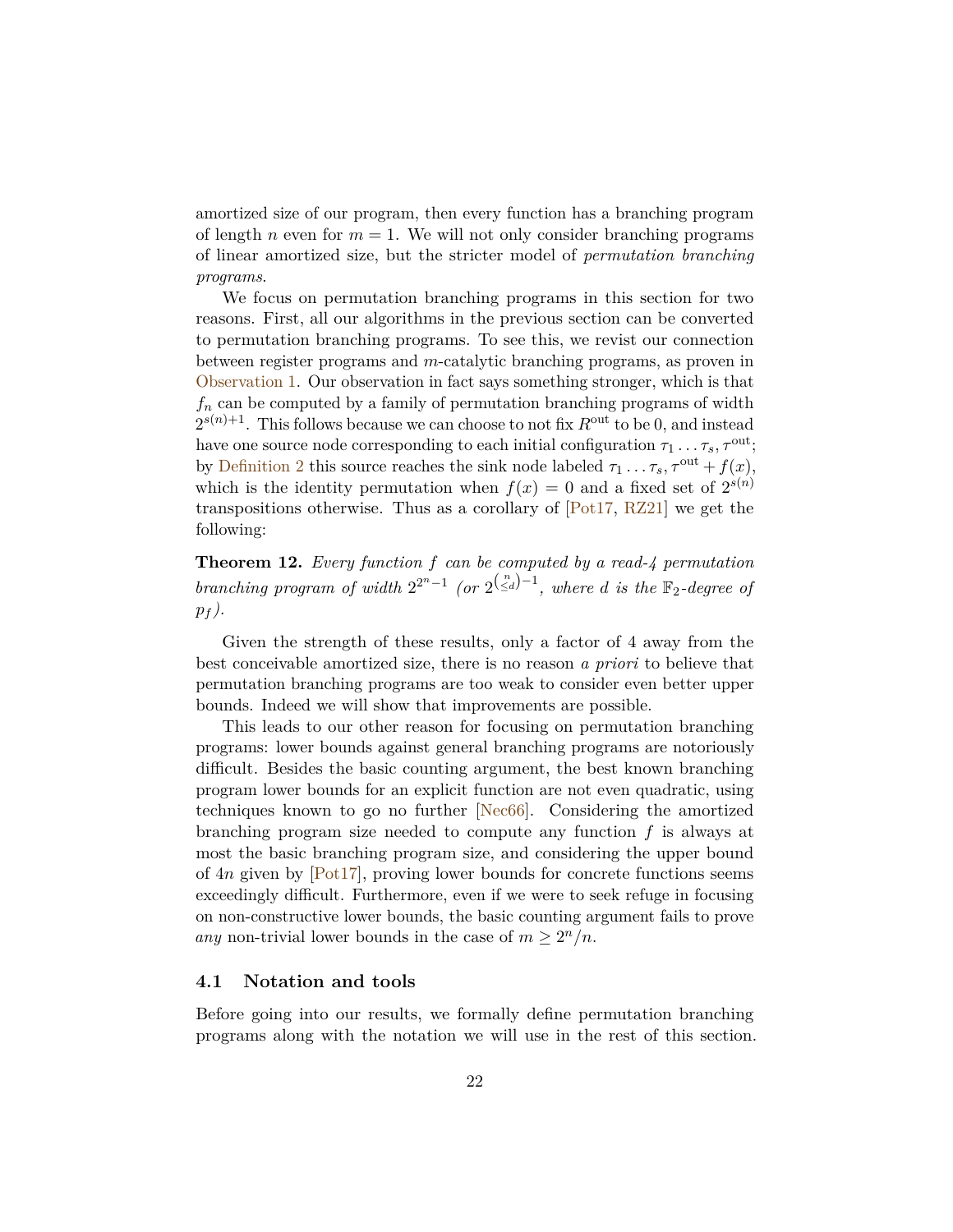

Figure 3: A permutation branching program computing  $AND(x_1, x_2)$ . It is identical to the one from Figure [2,](#page-7-0) except that two more source nodes have been added so that all layers have the same width. As before, each non-sink nodes is labelled with the input to be read, dashed lines represent transitions taken when that input is zero, and solid lines are taken when the input is one. In the terminology of Definition [3,](#page-23-0) this program can be written as  $\langle 1, (12)(34) \rangle$ ,  $\langle 2, (13) \rangle$ ,  $\langle 1, (12)(34) \rangle$ ,  $\langle 2, (13) \rangle$  (using cycle notation for the permutations).

These programs will have a more specialzed form than when we introduced them in Section [2,](#page-3-0) which we subsequently justify. We assume basic familiarity with permutations, and we write  $\sigma_1 \sigma_2$  as a shorthand for  $\sigma_2 \circ \sigma_1$ .

<span id="page-23-0"></span>**Definition 3.** Let  $n, m, s \in \mathbb{N}$  and let  $f: \{0, 1\}^n \to \{0, 1\}$  be a function such that  $f(0...0) = 0$ . A *permutation branching program* is a sequence  $P = \pi_1 \dots \pi_\ell$ , where each  $\pi_j$  is a pair  $\langle i_j, \sigma_j \rangle$  where  $i_j \in [0..n]$  and  $\sigma_j$  is a permutation of  $[m]$ . We refer to each  $\pi_j$  as an *instruction* of *P*. The *width* of *P* is *m* and the *length* of *P* is  $\ell$ .

For any  $\alpha \in \{0,1\}^n$  we define  $P(\alpha)$  as follows: fix  $\sigma = id$ , and for every  $j = 1...s$ , we set  $\sigma$  to  $\sigma \sigma_j$  if  $\pi_j = \langle 0, \sigma_j \rangle$  or  $\pi_j = \langle i_j, \sigma_j \rangle$  where  $\alpha_{i_j} = 1$ , and leave  $\sigma$  unchanged otherwise (that is, if  $\pi_j = \langle i_j, \sigma_j \rangle$  where  $\alpha_{i_j} = 0$ ). Our output is the final value of  $\sigma$ . We say that *P* computes *f* if there exists a permutation  $\sigma^* \neq \alpha$  such that  $P(\alpha) = id$  if  $f(\alpha) = 0$  and  $P(\alpha) = \sigma^*$  if  $f(\alpha) = 1$ .

We make three observations about our choices in [Definition 3.](#page-23-0) First, the restriction that  $f(0...0) = 0$  will be a convenience; we can always compute ¬*f* instead if this condition does not hold, or change [Definition 3](#page-23-0) such that  $P(\alpha) = id$  if  $f(\alpha) = 1$  and vice versa.<sup>[9](#page-23-1)</sup> Second, in a layer  $\langle i, \sigma_j \rangle$  reading variable  $x_i$ , we only fix a permutation in the case that  $x_i$  is set to 1. This

<span id="page-23-1"></span><sup>&</sup>lt;sup>9</sup>We also note that if *P* computes  $\neg f$ , we can compute *f* by appending the instruction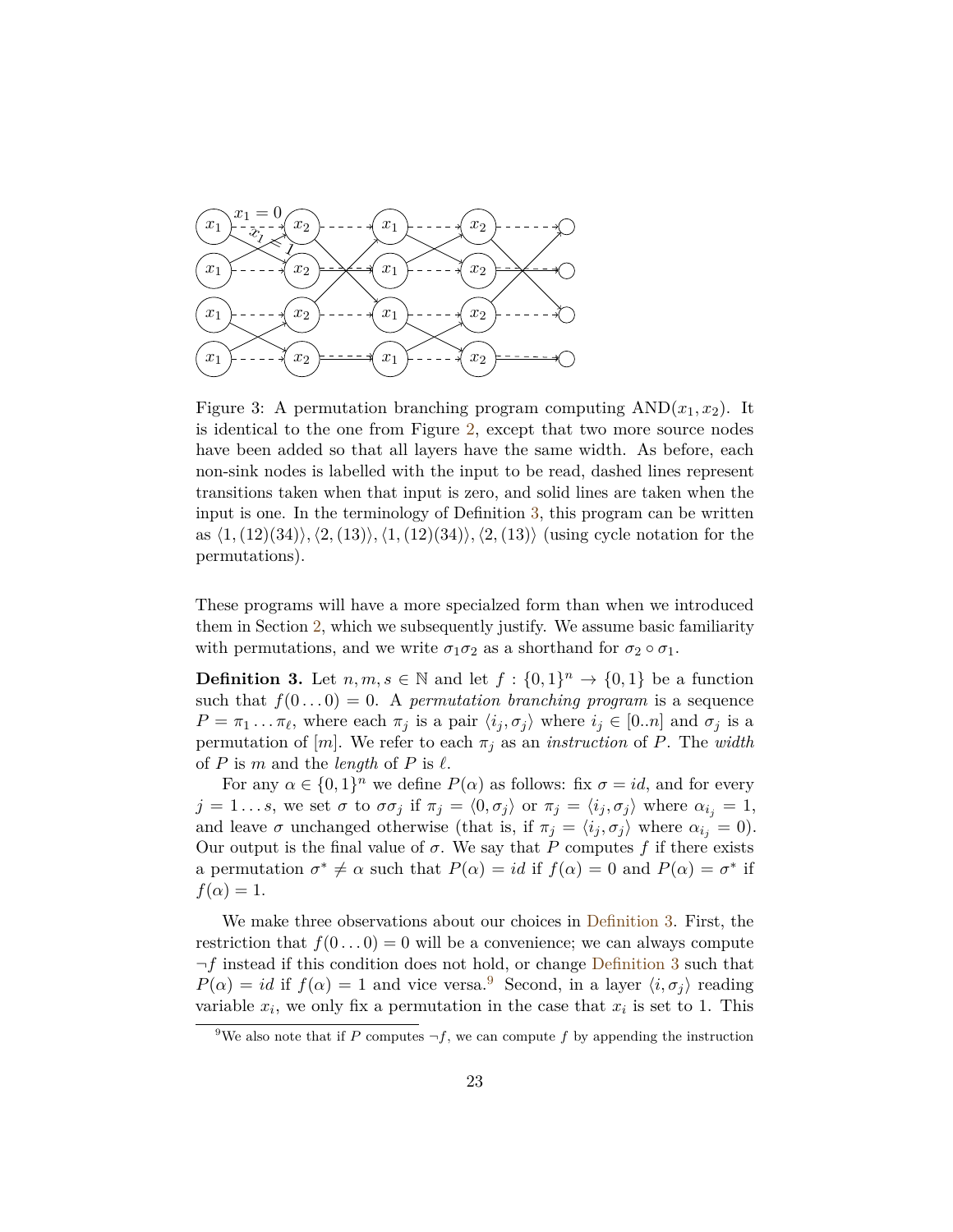is without loss of generality, as adding a layer of the form  $\langle 0, \sigma'_j \rangle$  before an instruction can be thought of as choosing a permutation in the case that *x<sup>i</sup>* is set to 0 (while the permutation for  $x_i = 1$  can be adjusted accordingly).

Before going on to our third observation, we state and prove four simple lemmas which will allow us to conveniently restructure our programs *P*.

<span id="page-24-2"></span>**Lemma 13.** *Let P be a permutation branching program computing f and let j be such that*  $i_j = i_{j+1}$ *. Then the program P*<sup> $\prime$ </sup> *resulting from replacing*  $\pi_j, \pi_{j+1}$  *with*  $\pi'_j = \langle i_j, \sigma_j \sigma_{j+1} \rangle$  *is also a valid program for computing*  $f$ *.* 

*Proof.* In both *P* and *P*<sup> $\prime$ </sup>, the permutations  $\sigma_j$  and  $\sigma_{j+1}$  are both applied when  $i_j = 1$  and neither are applied when  $i_j = 0$ .  $\Box$ 

<span id="page-24-3"></span>**Lemma 14.** *Let P be a permutation branching program computing f and let j be such that*  $\sigma_j \sigma_{j+1} = \sigma_{j+1} \sigma_j$ . Then the program P' resulting from *switching the order of*  $\pi_j$  *and*  $\pi_{j+1}$  *is also a valid program for computing*  $f$ *.* 

*Proof.* Consider any assignment  $\alpha$  to *x*. In the case that either  $\alpha_{i_j}$  or  $\alpha_{i_{j+1}}$ is set to 0, these programs compute identical permutations as either  $\sigma_j$  or  $\sigma_{j+1}$  will not be applied. If both are set to 1, then

$$
P'(\alpha) = \sum_{1} \sigma_{j+1} \sigma_{j} \sum_{2} = \sum_{1} \sigma_{j} \sigma_{j+1} \sum_{2} = P(\alpha)
$$

where  $\Sigma_1, \Sigma_2$  are the permutations corresponding to the rest of the instructions on input  $\alpha$ .  $\Box$ 

<span id="page-24-1"></span>**Lemma 15.** *Let*  $P = \pi_1 \dots \pi_s$  *be a permutation branching program computing f*, let  $\pi_j = \langle i_j, \sigma_j \rangle$  *for all j*, and let  $j^* \in [\ell]$  *be such that*  $i_{j^*} = 0$ *. Then there exists a permutation branching program*  $P' = \pi'_1 \dots \pi'_{j^*-1} \pi'_{j^*+1} \dots \pi'_{\ell} \pi_{j^*}$ *computing*  $f$ *, where*  $\pi'_j = \langle i_j, \sigma'_j \rangle$  for some permutation  $\sigma'_j$ .

*Proof.* For  $j < j^*$  define  $\sigma'_j = \sigma_j$ , and for  $j > j^*$  define  $\sigma'_j = \sigma_{j^*}\sigma_j\sigma_{j^*}^{-1}$ . Clearly because  $\sigma_{j^*}^{-1}$  and  $\sigma_{j^*}$  cancel out for every adjacent pair of permutations  $\sigma'_{j}$ , *P*<sup>'</sup>(*α*) contains exactly the same permutations as *P*(*α*) in the same order regardless of the assignment  $\alpha$ <sup>[10](#page-24-0)</sup>  $\Box$ 

 $\langle 0, (\sigma^*)^{-1} \rangle$  to P. We avoid taking this route because a later observation will allow us to remove these fixed layers, but only when  $f(\alpha) = 0$ , which would cause our logic to become circular.

<span id="page-24-0"></span><sup>&</sup>lt;sup>10</sup>This argument actually allows us to move  $\pi_{j^*}$  to any spot in the program we want, but we are content with just moving them to the end, for reasons which will become immediately clear.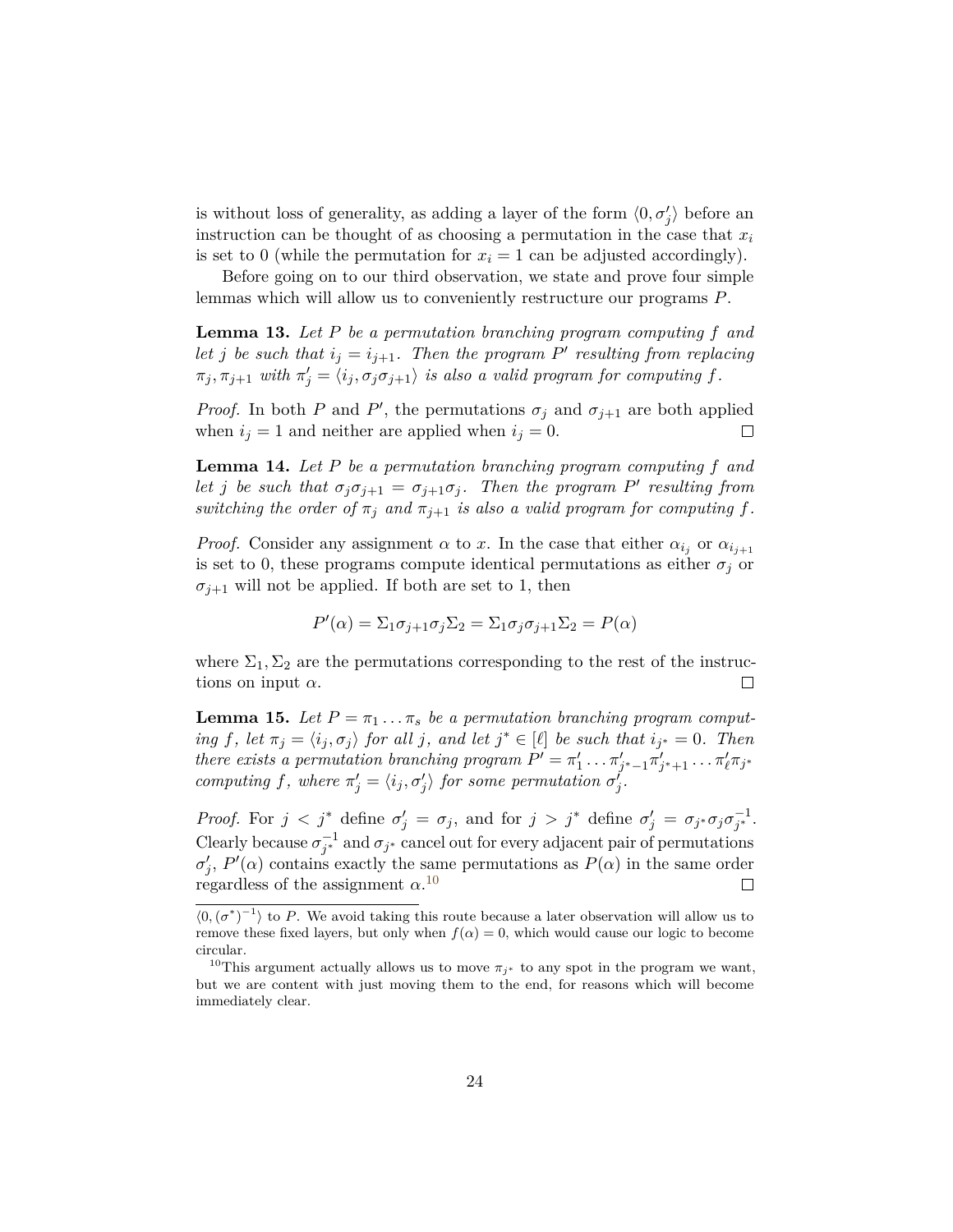Our last observation is that the layers of the form  $\langle 0, \sigma_i \rangle$  are only a convenience and are not necessary to our definition. Let *P* be our program for *f* and let  $\sigma_1 \ldots \sigma_k$  be the permutations corresponding to instructions  $\pi_j$  where *i*<sub>*j*</sub> = 0. By our restriction that  $f(0...0) = 0$  we get  $\sigma_1 ... \sigma_k = P(0...0) = id$ , and by [Lemma 15](#page-24-1) we can move the instructions  $\pi_j$  with  $i_j = 0$  to the end of the program, in order, at which point we can simply remove them all using [Lemma 13](#page-24-2) as they compose to the identity for any input  $\alpha$ .

We can also generalize [Lemma 15](#page-24-1) for *restrictions* of the function *f*, meaning when we fix the values of some variables and consider the function on the remaining variables. This is simply the observation that fixing variable *x*<sub>*i*</sub> turns all instructions of the form  $\langle i, \sigma_j \rangle$  into fixed layers  $\langle 0, \sigma_j \rangle$ .

<span id="page-25-1"></span>**Corollary 16.** *Let*  $\rho \in \{0, 1, *\}^n$  *and let*  $f_\rho$  *be the function*  $f$  *with*  $x_i$  *fixed to*  $\rho(i)$  wherever  $\rho(i) \neq *$ *. Let*  $P = \pi_1 \dots \pi_\ell$  *be a permutation branching program computing*  $f$ *, let*  $\pi_j = \langle i_j, \sigma_j \rangle$  *for all j, and let*  $j^* \in [s]$  *be such that*  $i_{j^*} = 0$  *or*  $\rho(i_{j^*}) \neq *$ . Then there exists a permutation branching program  $P' = \pi'_1 \dots \pi'_{j^*-1} \pi'_{j^*+1} \dots \pi'_{\ell} \pi_{j^*}$  computing  $f_{\rho}$ , where  $\pi'_j = \langle i'_j, \sigma'_j \rangle$  for some *permutation*  $\sigma'_j$  *and*  $i'_j = i_j$  *iff*  $\rho(i_j) = *$  *and* 0 *otherwise.* 

*Proof.* Let program  $P''$  be the result of replacing  $i_j$  with 0 in each instruction  $\pi_j \in P$  such that  $\rho(i_j) \neq *$ . Clearly this program computes  $f_\rho$ , and so applying Lemma  $15$  to  $P''$  completes the proof.  $\Box$ 

Assuming that  $f_\rho(0 \dots 0) = 0$ , by our previous observation this allows us to remove all layers that read variables fixed by *ρ*. We also note that the other three lemmas hold for  $f_\rho$  with no changes.

#### **4.2 Upper bounds**

For our main upper bound, we modify our algorithm recreating the result of [\[Pot17\]](#page-32-0) (and analogously [\[RZ21\]](#page-32-1)) to have length 4*n* − 4. In particular, our program will read all but two variables four times, while the last two variables will be read twice.

<span id="page-25-0"></span>**Theorem 17.** *For every function f, there is a read-4 permutation branching program of width*  $2^{2^n-1}$  *and length*  $4n-4$  *computing*  $f$ *.* 

*Proof.* First, we make an easy change to [Theorem 1](#page-8-2) which allows us to achieve 4*n*−3. Observe that in ToggleInput the order in which we add the inputs is irrelevant, and so consider ToggleMonomials where we reverse the order of toggling on Line [6.](#page-9-1) Then notice that the last query on Line [2](#page-9-1) and the first query on Line [6](#page-9-1) are both made to  $x_n$ , and so we can merge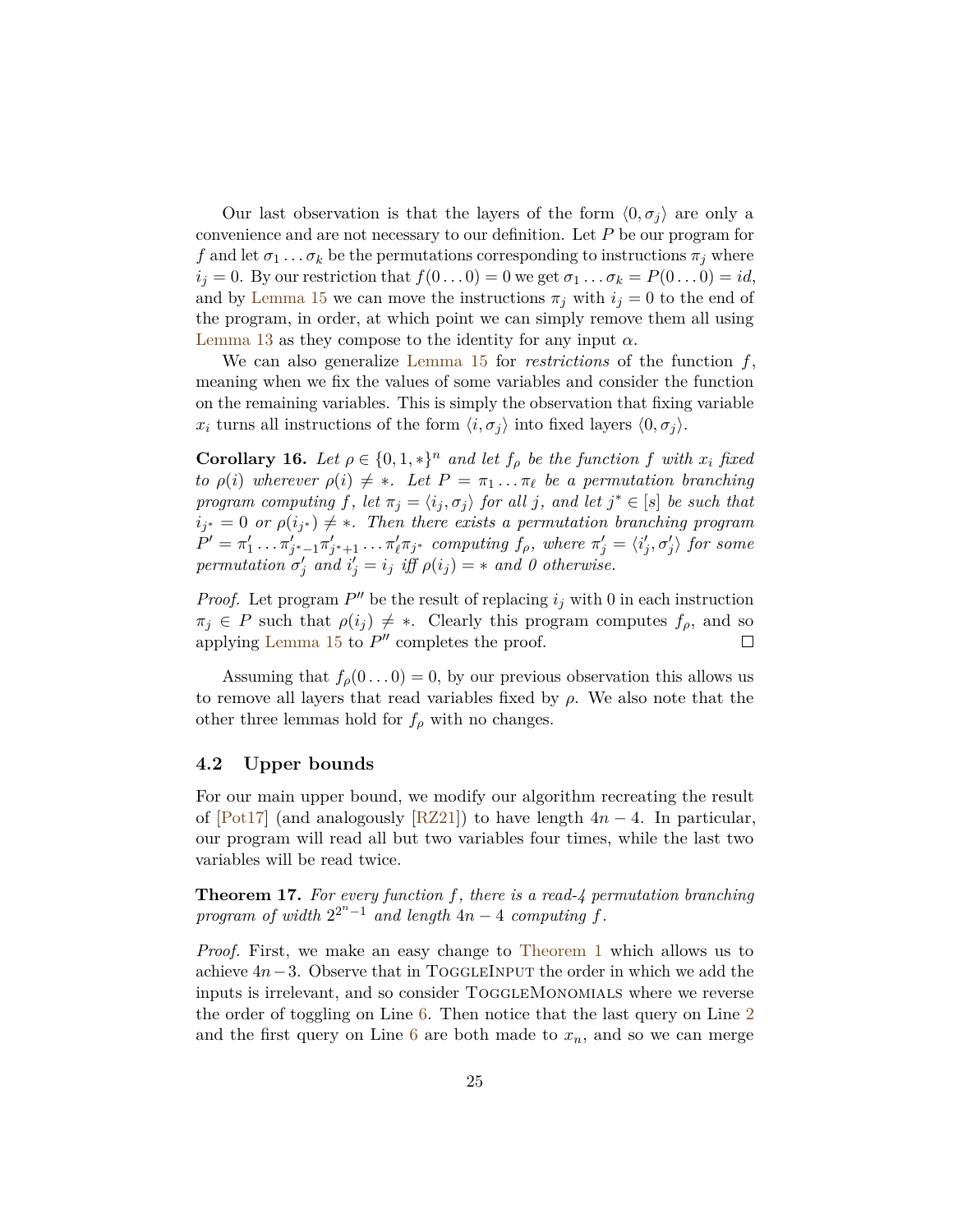these two layers along with our entire for loop (which reads no variables) into a single layer querying *xn*. Moving to Algorithm [1,](#page-10-1) this means we only query  $x_n$  twice, and furthermore the last query on Line [1](#page-10-1) and the first query on Line [3](#page-10-1) are both made to  $x_1$ , and so again by merging these two queries along with Line [2](#page-10-1) we only query *x*<sup>1</sup> three times.

Now we will change our program so that  $x_1$  is only read twice. Consider two new functions obtained by fixing the value of  $x_1$ , namely  $f^0$  =  $f(0, x_2 \ldots x_n)$  and  $f^1 = f(1, x_2 \ldots x_n)$ . Recall that we used the following polynomial to compute  $f$ , where  $y_i = \tau_i^{\text{in}} + x_i$ :

$$
q_f = \sum_{S,S' \subseteq [n]} c_{S,S'} \left( \prod_{i \in S} \tau_i^{\text{in}} \right) \left( \prod_{i \in S'} y_i \right)
$$

If we choose  $b \in \{0, 1\}$  and fix  $\tau_1^{\text{in}} = 0$  and  $y_1 = x_1 = b$ , we get the following, which can be used to compute (since it is equal to)  $f^b$ :

$$
q_{f^b} = \sum_{S,S' \subseteq [2..n]} (c_{S,S'} + b \cdot c_{S,S' \cup \{1\}}) (\prod_{i \in S} \tau_i^{\text{in}}) (\prod_{i \in S'} y_i)
$$

We will use Algorithm [1](#page-10-1) to compute  $q_{f^b}$ , where  $b = x_1$ , by removing all reference to  $x_1$  from TOGGLEINPUT and TOGGLEMONOMIALS, and querying  $x_1$  whenever we execute Lines [2](#page-10-1) or [4](#page-10-1) to determine whether to compute  $q_{f}$ <sup>0</sup> or  $q_{f}$ <sup>1</sup> in place of  $q_f$ . More specifically, TOGGLEINPUT will now only loop over  $i = 2...n$ , while TOGGLEMONOMIALS will now only loop over  $S \subseteq [2..n]$ . Finally in Algorithm [1](#page-10-1) we change Lines [2](#page-10-1) and [4](#page-10-1) to

$$
R^{\text{out}} \leftarrow R^{\text{out}} \pm \sum_{S, S' \subseteq [2..n]} (c_{S, S'} + x_1 \cdot c_{S, S' \cup \{1\}}) (\prod_{i \in S} R_i^{\text{in}}) R_{S'}
$$

where Line [2](#page-10-1) uses  $+$  and Line [4](#page-10-1) uses  $-$ . Note that to execute these lines correctly, we will query  $x_1$  and perform the corresponding instruction; thus we no longer ignore these two lines in calculating our program length.

By our earlier definition of  $q_{f^b}$ , this exactly computes  $q_{f^b}$  for  $x_1 = b$  as claimed. As above we will reverse the order of the queries in TOGGLEINPUT the second time it is called in ToggleMonomials, which allows us to read  $x_n$  only once per execution for a total of two reads.  $x_1$  will be queried in Lines [2](#page-10-1) and [4,](#page-10-1) and all other variables will be queried four times.  $\Box$ 

**Note 4.1.** This strategy also allows us to save an exponential number of registers, as we only need a register  $R<sub>S</sub>$  for each  $S \subseteq [2..n]$ . While it may be tempting to extend this trick to more variables, say by fixing the values of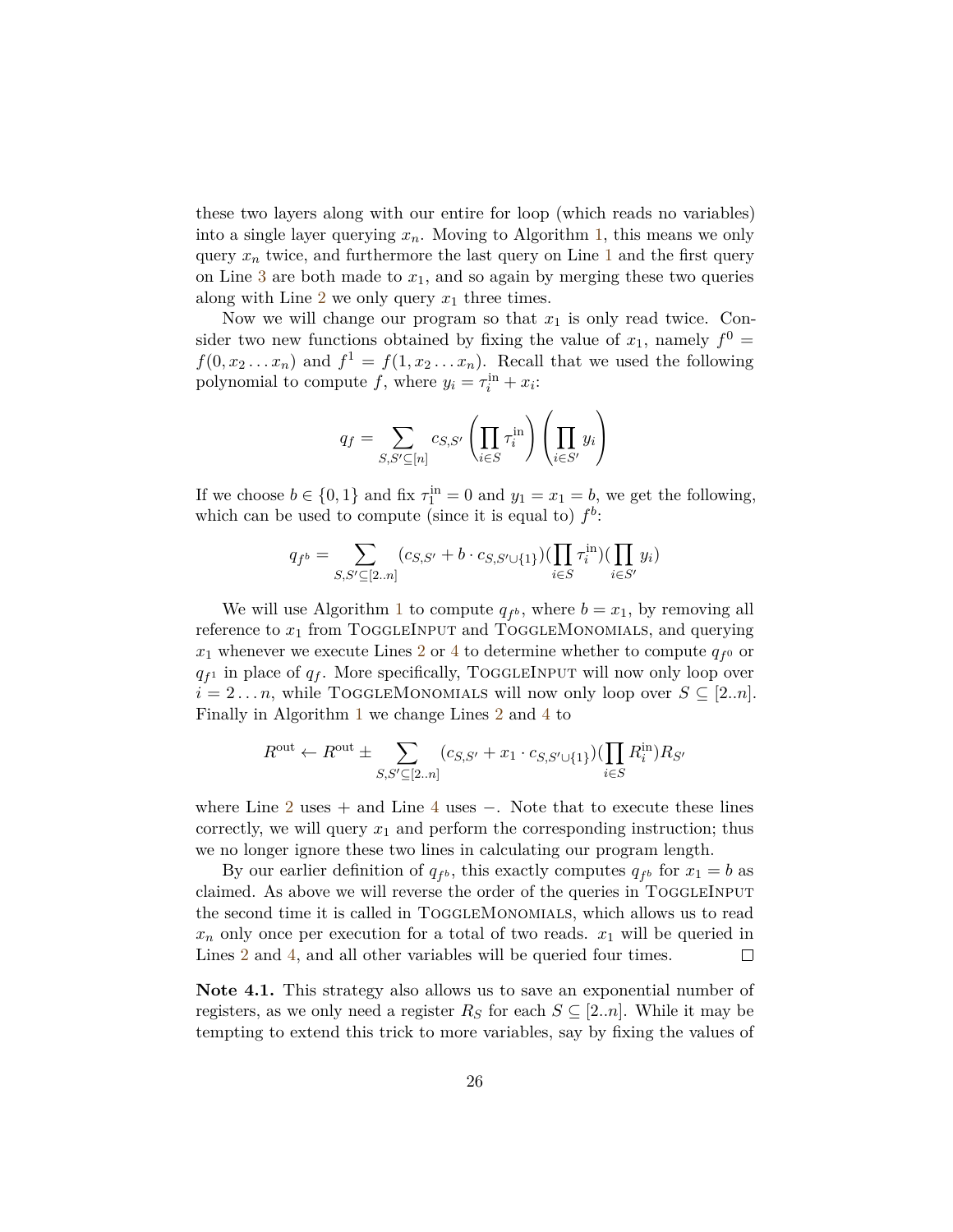both  $x_1$  and  $x_2$  $x_2$ , the fact that Lines 2 and [4](#page-10-1) depend on the value(s) of the fixed variable(s) means that we will have to store at least one of these values in a non-catalytic register, which will add to our width and take us out of the realm of permutation programs. If we go back to *m*-catalytic branching programs, this gives us another way to save over [\[Pot17,](#page-32-0) [RZ21\]](#page-32-1), but with worse parameters; for any  $k \in [n]$  by fixing k values we can get a program of length  $2(k+1) + 4(n-k-1)$  and amortized size  $2<sup>k</sup> \cdot O(n)$  as before, but for  $m = 2^{2^{n-k}-1}$  instead of  $2^{2^{n/k}-1}$ .

There are two known cases in which we can achieve better than read-4 for AND:  $n = 2, 3$ . The  $n = 2$  case is unsurprising, as our argument allows for two variables to be read twice; it has appeared in many previous works (see c.f. [\[Bar89\]](#page-32-10)). The case of  $n=3$  is more surprising, and suggests that read-3 may be achievable in general. Note that because of the small values of *n* involved, neither result gives a program smaller than length 4*n* − 4.

**Lemma 18.** *There is a read-2 permutation branching program of width* 3 *computing*  $AND(x_1, x_2)$ *.* 

*Proof.* Choose any two permutations  $\sigma_1$  and  $\sigma_2$  such that  $\sigma_1 \sigma_2 \sigma_1^{-1} \sigma_2^{-1} \neq id;$ for example we can choose  $\sigma_1 = (12)$  and  $\sigma_2 = (23)$ . Then consider the following program:

$$
\langle 1, \sigma_1 \rangle, \langle 2, \sigma_2 \rangle, \langle 1, \sigma_1^{-1} \rangle, \langle 2, \sigma_2^{-1} \rangle
$$

By definition of  $\sigma_1$  and  $\sigma_2$ ,  $P(1,1) \neq id$ , and if either variable is set to 0 then the only permutations left are  $\sigma_j$  and  $\sigma_j^{-1}$  for some  $j \in \{1, 2\}$ , and the composition of these permutations is *id*.

**Lemma 19.** *There is a read-3 permutation branching program of width* 3 *computing*  $AND(x_1, x_2, x_3)$ *.* 

*Proof.* We state the program and leave the reader to check correctness.<sup>[11](#page-27-0)</sup> Our permutations  $\sigma_j$  are given in cycle notation.

$$
\langle 1, (23) \rangle, \langle 2, (12) \rangle, \langle 3, (123) \rangle, \n\langle 1, (12) \rangle, \langle 2, (13) \rangle, \langle 3, (23) \rangle, \n\langle 1, (132) \rangle, \langle 2, (132) \rangle, \langle 3, (13) \rangle
$$

 $\Box$ 

<span id="page-27-0"></span> $^{11}{\rm It}$  should be noted that we found this program through an automated search, and it would be interesting to see what nice properties of the program—of which there are many candidates—could be useful in searching for read-3 programs for higher *n*.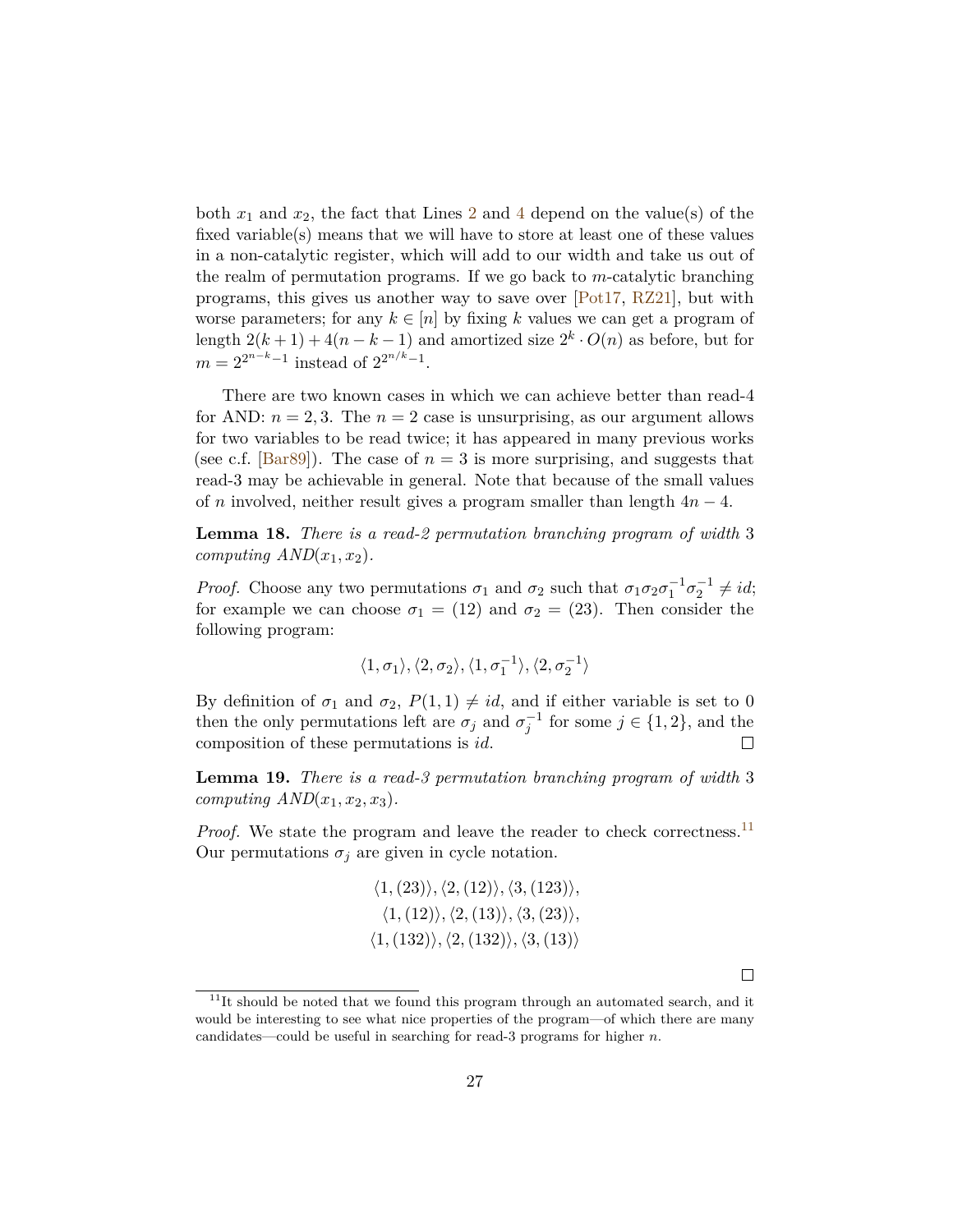**Note 4.2.** We could also consider a stronger model of permutation branching programs where we only require that  $P(\alpha) \neq id$  whenever  $f(\alpha) = 1$ , instead of requiring  $P(\alpha)$  always equal the same permuatation when  $f(\alpha) = 1$ . This is the model used by e.g. [\[Bar89\]](#page-32-10). In this case, it is not hard to show that for any *n*, if we can compute  $AND(x_1 \ldots x_n)$  in length  $\ell$ , we can also compute any function  $f(x_1 \ldots x_n)$  in length  $\ell$  by "tensoring" the permutations in *P* with themselves for each  $\alpha \in f^{-1}(1)$ . Our lower bounds in the following section will still hold against this model.

#### **4.3 Lower bounds**

In this section we show that if one tries to get a program of length less than 3*n*, one cannot beat [Theorem 17.](#page-25-0)

<span id="page-28-2"></span>**Theorem 20.** Any permutation branching program computing  $AND(x_1, \ldots,$  $x_n$ ) *which reads some variable at most twice must have length at least*  $4n - 4$ *.* 

*Proof.* Let  $P = \pi_1 \pi_2 \dots \pi_s$  be any program computing  $AND(x_1, \dots, x_n)$ . We will write  $\sigma_i^j$  $i$ <sup> $j$ </sup> to refer to the permutation in the *j*th instruction in *P* that reads variable  $x_i$ ; in other words, the instructions corresponding to  $x_i$  will be  $\langle i, \sigma_i^1 \rangle \dots \langle i, \sigma_i^k \rangle$  for some *k*. Since we are focusing on AND, which is symmetric, we will assume without loss of generality that *x<sup>i</sup>* is read for the first time before any  $x_{i'}$  is read for  $i' > i$ . As usual let  $\sigma^* \neq id$  refer to the permutation resulting from *P* when all variables are set to 1.

<span id="page-28-0"></span>**Claim 21.** *Any program P computing AND of more than one variable must read every variable at least twice*

*Proof.* Assume that some variable  $x_i$  is read only once in  $P$ . Then setting  $x_{i'} = 0$  for all  $i' \neq i$ , we get  $\sigma_i^1 = P(0 \dots 0, 1, 0, \dots, 0) = id$ . Therefore *P* acts identically whether  $x_i$  is 0 or 1, which is a contradiction because AND depends on *x*1.  $\Box$ 

Now consider when some variable  $x_i$  is read exactly twice. Let  $j_1 < j_2$ be the locations of the two instructions containing *i*, i.e.  $\pi_{j_1} = \langle i, \sigma_{j_1} \rangle$  and  $\pi_{j_2} = \langle i, \sigma_{j_2} \rangle$ , and let  $\Pi_1 = \pi_{j_1+1} \dots \pi_{j_2-1}$ . The following is our main claim.

<span id="page-28-1"></span>**Claim 22.** *Every variable besides*  $x_i$  *is read at least once in*  $\Pi_1$ *, and there is at most one such variable*  $x_i$  *which is not read at least twice in*  $\Pi_1$ *.* 

*Proof.* First, assume for contradiction that there exists  $i' \neq i$  such that  $x_{i'}$ does not appear in  $\Pi_1$ . Then if we fix  $x_{i''} = 1$  for all  $i'' \neq i, i'$ , we can apply Corollary [16](#page-25-1) to move all instructions querying variables other than  $x_i$  and  $x_{i'}$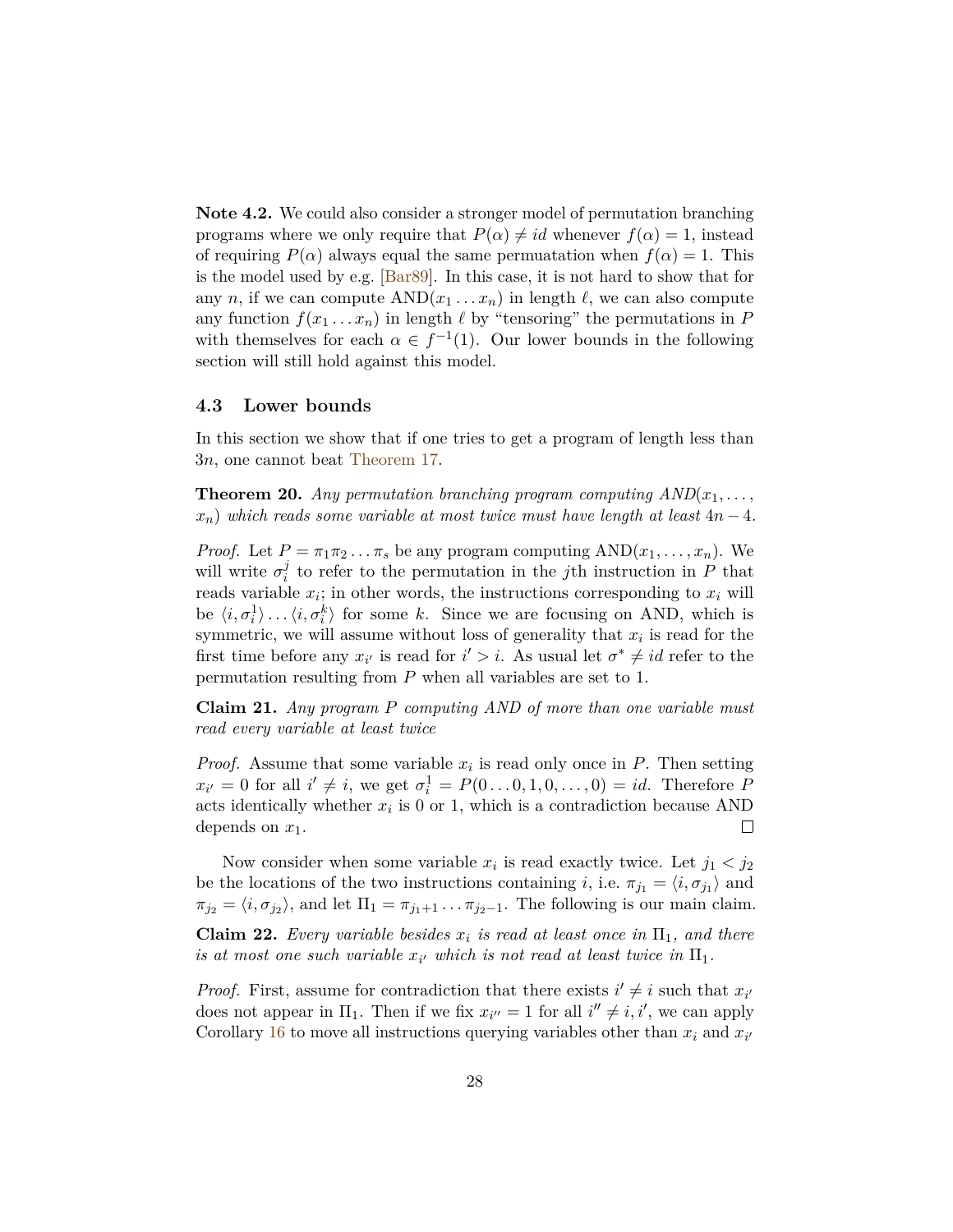to the end of the program, and then apply Lemma [13](#page-24-2) to get an equivalent program of the following form which computes  $AND(x_i, x_{i'})$ :

$$
\langle i,\sigma_i'^1\rangle,\langle i,\sigma_i'^2\rangle,\langle i',\sigma'\rangle,\langle 0,\sigma_*\rangle
$$

where  $\sigma'$  and  $\sigma_*$  are some permutations ( $\sigma_*$  comes from all the instructions  $\pi_{j^*}$  produced by Corollary [16\)](#page-25-1). This contradicts [Claim 21](#page-28-0) as *i*' is only read once.

Next, assume for contradiction that there exist  $i' \neq i'' \neq i$  such that *i* and *i*<sup>*''*</sup> appear only once each in  $\Pi_1$ . If we fix  $x_{i''} = 0$  for all  $i'' \neq i, i', i''$ , applying Lemmas [16](#page-25-1) and [13,](#page-24-2) without loss of generality the following program computes  $AND(x_i, x_{i'})$ :

$$
\langle i, {\sigma'_i}^1 \rangle, \langle i', \sigma_{i'} \rangle, \langle i'', \sigma_{i''} \rangle, \langle i, {\sigma'_i}^2 \rangle, \Sigma
$$

where  $\sigma_{i'}$  and  $\sigma_{i''}$  are some permutations and  $\Sigma$  is a set of instructions reading only the variables  $x_{i'}$  and  $x_{i''}$ .

Define  $\Sigma_{i'}$  to be the result of fixing  $x_{i''} = 0$  in  $\Sigma$ , and define  $\Sigma_{i''}$  to be the result of fixing  $x_{i'} = 0$  in  $\Sigma$ . Note that if only one remaining variable is set to 1 then the program must output 0, so  $\sigma_i^2 = (\sigma_i^2)$  $\sum_{i'}$  =  $(\sigma_{i'})^{-1}$ , and  $\Sigma_{i''} = (\sigma_{i''})^{-1}$ . Thus if we set  $x_{i''} = 0$  our resulting program is

$$
\langle i, \sigma'_i{}^1 \rangle, \langle i', \sigma_{i'} \rangle, \langle i, (\sigma'_i{}^1)^{-1} \rangle, \langle i', (\sigma_{i'}^1)^{-1} \rangle
$$

and so setting  $x_i = x_{i'} = 1$  we get that  $\sigma'_i$  $^{1}\sigma_{i^{\prime}}(\sigma_{i}^{\prime}% \sigma_{i}^{\prime})=0$  $(1)^{-1}(\sigma_{i'})^{-1} = id.$  Therefore by [Lemma 14](#page-24-3) we can swap the order of these two instructions and get an equivalent program for  $AND(x_i, x_{i'}, x_{i'})$  of the form

$$
\langle i', \sigma_{i'} \rangle, \langle i, {\sigma'_{i}}^{1} \rangle, \langle i'', \sigma_{i''} \rangle, \langle i, ({\sigma'_{i}}^{1})^{-1} \rangle, \Sigma
$$

and similarly by fixing  $x_{i'} = 0$  we have  $\sigma'_{i}$  $^1\sigma_{i''}(\sigma'_i$  $j^{-1}(\sigma_{i''})^{-1} = id$ , which by [Lemma 14](#page-24-3) leaves us with the program

$$
\langle i',\sigma_{i'}\rangle,\langle i'',\sigma_{i''}\rangle,\langle i,{\sigma'_{i}}^{1}\rangle,\langle i,({\sigma'_{i}}^{1})^{-1}\rangle,\Sigma
$$

and applying [Lemma 13](#page-24-2) on our two layers reading *i* gives us a program which never reads *x<sup>i</sup>* , which is a contradiction.  $\Box$ 

Define  $\Pi_2 = \pi_{j_2+1} \dots \pi_s, \pi_1 \dots \pi_{j_1-1}$ ; to prove [Claim 22](#page-28-1) holds for  $\Pi_2$  as well we will need one more observation. This is similar to our tools at the start of the section, but specifically for  $AND.<sup>12</sup>$  $AND.<sup>12</sup>$  $AND.<sup>12</sup>$ 

<span id="page-29-0"></span> $12$ If we used our stronger notion of permutation branching program from the upper bounds section, it would apply to any *f* more generally, but this is unnecessary for our proof.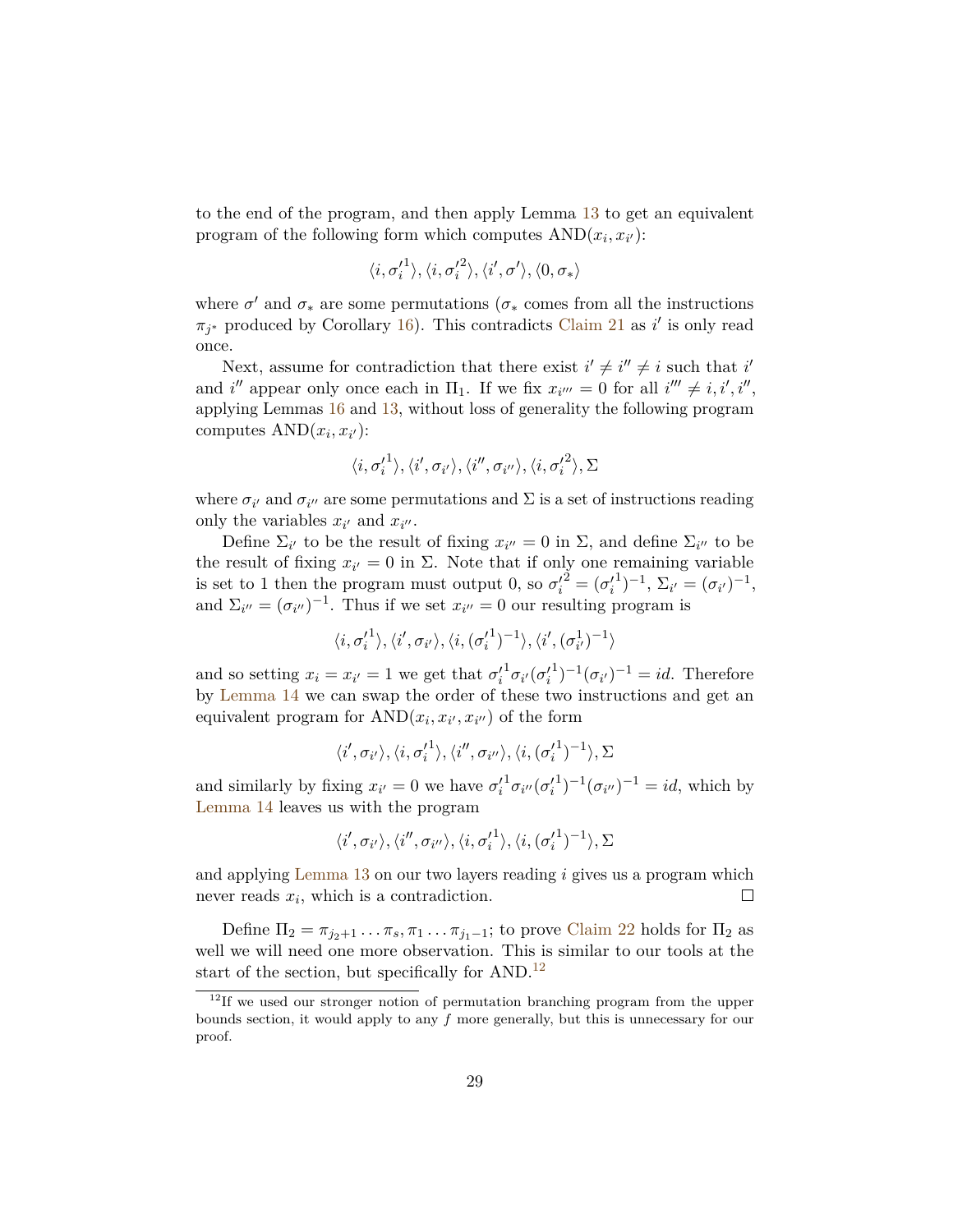<span id="page-30-0"></span>**Claim 23.** *Let P be a permutation branching program computing AND whose first instruction is*  $\pi_1$ *. Then the program*  $P'$  *resulting from removing π*<sup>1</sup> *from the beginning of P and adding it to the end of P is also a valid program for computing f.*

*Proof.* Let  $\pi_1 = \langle i_1, \sigma_1 \rangle$  for some  $i_1$ , and recall that  $\sigma^* = P(1 \dots 1) \neq$ *id*. Note that *P*<sup> $\prime$ </sup> is equivalent to the program  $\langle i_1, \sigma_1^{-1} \rangle P \langle i_1, \sigma_1 \rangle$ . Thus  $P'(1, 1, \ldots, 1) = \sigma_1^{-1} \sigma^* \sigma_1 \neq id$ , and for all  $\alpha \neq 1, 1, \ldots, 1$ ,  $P'(\alpha)$  will either be  $\sigma_1^{-1}(id)\sigma_1 = id$  or *id*.  $\Box$ 

Now we can prove the same statement for  $\Pi_2$ .

<span id="page-30-1"></span>**Claim 24.** *Every variable besides*  $x_i$  *is read at least once in*  $\Pi_2$ *, and there is at most one such variable*  $x_i$  *which is not read at least twice in*  $\Pi_2$ *.* 

*Proof.* Applying [Claim 23](#page-30-0) repeatedly to *P*, we can get an equivalent program  $P' = \pi_2 \Pi_2 \pi_1 \Pi_1$ , and apply [Claim 22](#page-28-1) to *P'*.  $\Box$ 

By a simple analysis of Claims [22](#page-28-1) and [24,](#page-30-1) one of two cases must occur for the variables besides  $x_i$ : either 1) one variable  $x_i$  is read at least twice and all other variables are read at least four times or 2) two variables  $x_{i'}$ ,  $x_{i''}$  are read at least three times and all other variables are read at least four times. This is because a read-2 variable can only be read at most once in each of  $\Pi_1$  and  $\Pi_2$ , while a read-3 variable will be read at most once in either  $\Pi_1$ or  $\Pi_2$ . In either of these cases, our branching program must have length at least  $4(n-2)+2 \cdot 2 = 4(n-3)+2 \cdot 1 + 3 \cdot 2 = 4n-4$ .  $\Box$ 

**Note 4.3.** Besides the fact that our lower bound in [Theorem 20](#page-28-2) quantitatively matches up with our upper bound in [Theorem 17](#page-25-0) in the case of reading any variable twice, qualitatively both cases in the analysis at the end of our lower bound proof match with a possible construction given by our upper bound. After fixing a read-2 variable to condition *f* on, we get two halves to our top level program, and in each of them we will merge two reads of a variable in order to save a further layer. The choice of which variable to merge the reads of is arbitrary, so consider our choices for the first and second half. If we choose the same variable for both halves, it will be read twice and all other variables will be read four times. If we choose different variables in each half, both will be read three times and the rest will be read four times.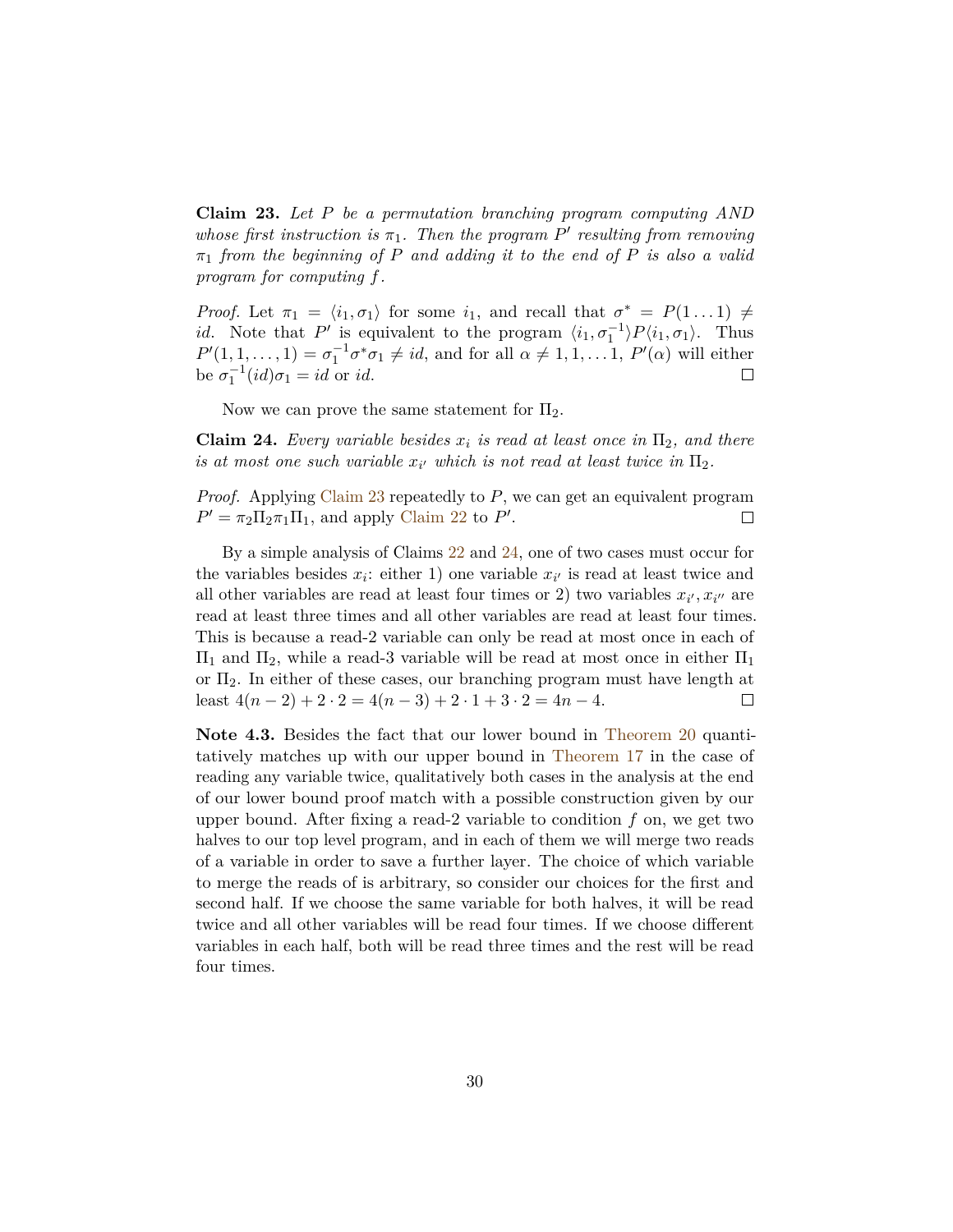## **5 Open Problems**

The most obvious problem left open by our work is to figure out, for an arbitrary function  $f$ , the optimal value of  $m$  under which we can still achieve linear amortized size. In the upper bounds direction, any improved transparent register program for computing the polynomial *q<sup>f</sup>* could potentially give an upper bound of  $2^{2^{o(n)}}$  on *m*. In the other direction, nothing is known besides the basic counting argument  $(m \geq 2^n/O(n))$ , and even getting a lower bound of  $m \geq 2^n$  for some function  $f$  could shed some light on where the correct answer should lie.

In terms of connecting uniform and non-uniform models of space, L*/* poly is equivalent to the class of problems solvable by poly *n*-size branching programs. However, this gets trickier for *catalytic logspace* (CL), as the corresponding object for CL*/* poly would be *m*-catalytic branching programs of amortized size  $\text{poly}(n)$  for  $m = 2^{\text{poly}(n)}$ , which has exponential size and thus cannot be written down in polynomial advice. It would be very interesting to understand the connection between such *m*-catalytic branching programs and CL*/* poly, as this would immediately give lower bounds on *m* for random functions.

Also of interest would be to study the same question for other restricted classes of functions. For example, it is possible that our result for VP could be extended to VNP, although such a result would presumably need to use non-uniformity in a stronger way lest we accidentally prove that uniform VNP is contained in  $CL$ —and by extension ZPP  $[BCK^+14]$  $[BCK^+14]$ .

Finally, closing the gap between  $3n$  and  $4n-4$  on the upper and lower bounds for the optimal length of permutation branching programs seems within reach. For example, a cursory machine search gave no read-3 permutation branching programs for AND on four variables, and if we could formally verify this then it would immediately lead to fully closing the gap at  $4n - 4$ .

**Acknowledgements** The authors would like to thank Toniann Pitassi, Robert Robere, Jeroen Zuiddam, and Aaron Potechin for many helpful discussions. The second author was partially funded by NSERC.

### **References**

<span id="page-31-0"></span>[AGM17] Eric Allender, Anna Gál, and Ian Mertz. Dual VP classes. *Comput. Complex.*, 26(3):583–625, 2017.